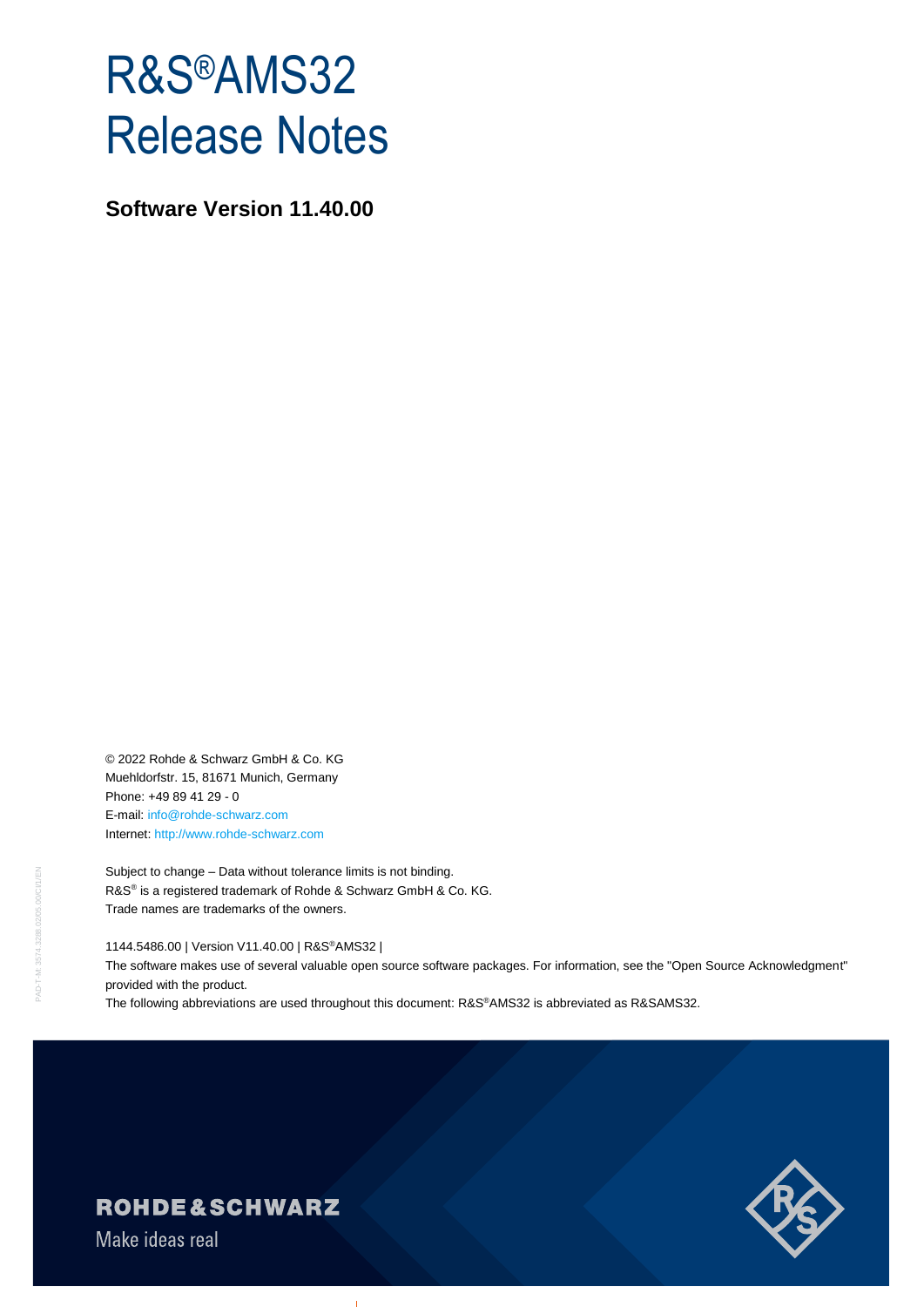## **Contents**

| $\mathbf 1$             |  |
|-------------------------|--|
| 1.1                     |  |
| $\overline{2}$          |  |
| 2.1                     |  |
| $\mathbf{3}$            |  |
| 3.1                     |  |
| 3.2                     |  |
| 3.3                     |  |
| 3.4                     |  |
| 3.5                     |  |
| $\overline{\mathbf{4}}$ |  |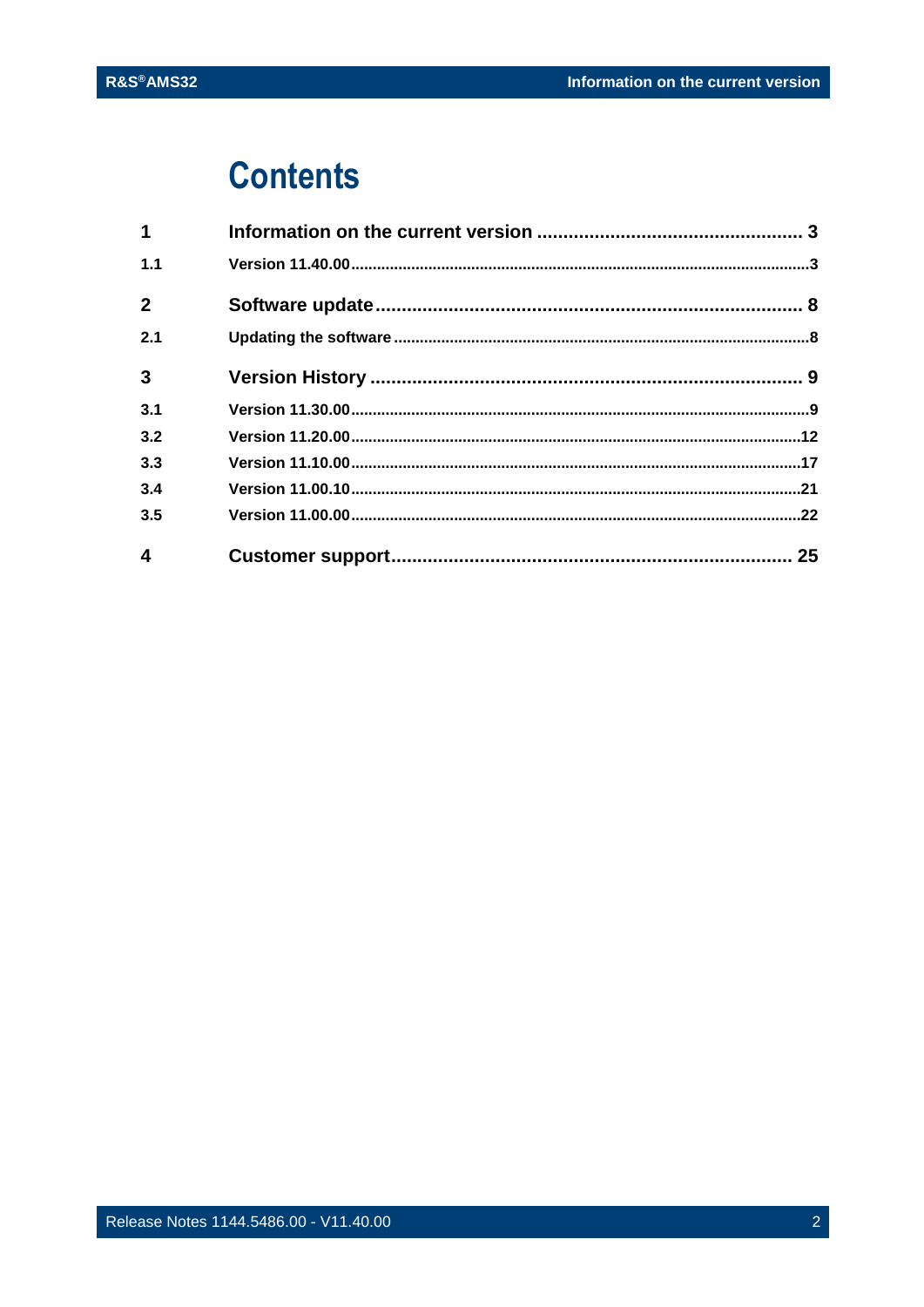## <span id="page-2-0"></span>**1 Information on the current version**

## <span id="page-2-1"></span>**1.1 Version 11.40.00**

#### **New functionality**

| <b>Version</b> | <b>Functions</b>                                                                                                                                                                                                                                                                                                                                                                                                                                                                                                                                                                                                              |
|----------------|-------------------------------------------------------------------------------------------------------------------------------------------------------------------------------------------------------------------------------------------------------------------------------------------------------------------------------------------------------------------------------------------------------------------------------------------------------------------------------------------------------------------------------------------------------------------------------------------------------------------------------|
| 11.40          | Release of new option AMS32-K34A: GPS standalone advanced<br>This option implements GPS standalone testing for technologies other than GPS,<br>namely Galileo, Glonass and Beidou. Supported GNSS scenarios are according to<br>3GPP TS 37.571-1, sub-clause 7, sub-tests 1, 5, 8, 9 and 10.<br>Pre-requisites: The new scenarios are supported only for the SMBV100B. The<br>applicable options for generating the named scenarios need to be active, please refer to<br>the SMBV100B manual.                                                                                                                                |
| 11.40          | Release of new option AMS32-K37B: A-GNSS OTA Enabler extension for Beidou<br>This option adds Beidou testing capabilities to the A-GNSS tests with OTA Enabler for<br>LTE. Both GPS+Beidou mixed and Beidou-only scenarios can be generated.<br>Also, Beidou is added for SPOM measurements in line with the CTIA test plan<br>requirements for Glonass and Galileo.<br>Pre-requisites: The new Beidou scenarios are supported only for the SMBV100B. The<br>applicable options for generating Beidou scenarios need to be active, please refer to the<br>SMBV100B manual.<br>Option AMS32-K37 and AMS32-K37L must be active. |
| 11.40          | Release of new option AMS32-K38: OTA tests on C-V2X terminals<br>This option implements OTA tests on C-V2X receivers using PC5 sidelink (LTE Band<br>47) signals. For TX tests, a CMW500 with option CMW-KM570 is required. RX tests are<br>possible implementing a specific SCPI-like command protocol interface with some<br>external application capable of measuring BER.<br>For these tests, special figures of merit are calculated, considering partial azimuth<br>regions in cuts near the horizon.                                                                                                                   |
| 11.40          | AMS32-K50<br>A new NF-FF transformation mode "Spherical Harmonics" is now available. This uses<br>the same tool as the "Equivalent Currents" mode, but requires a constant step grid.<br>Therefore, no Nastran file is required, but also no arbitrary point distribution is possible.                                                                                                                                                                                                                                                                                                                                        |
| 11.40          | AMS32-K58<br>For demodulation tests with a spectrum analyzer, it is now possible to compensate the<br>path attenuation directly on the analyzer, using the Frequency Response Correction<br>option FSW-K544. AMS32 attenuation data are formatted into a *.fres file, which is then<br>uploaded to the instrument.                                                                                                                                                                                                                                                                                                            |
| 11.40          | AMS32-K60<br>Introduced a new path calibration procedure for PWC200 based systems: The Signal<br>Path is now calibrated in segments of a configurable bandwidth around each PWC200<br>center frequency. Results are not saved to AMS32 attenuation tables anymore, but to<br>the PWC200 config file.<br>As a consequence, tests with the PWC200 do not use normal attenuation tables<br>anymore, but always the data from the config file.<br>The SINR check has been adapted to the new paradigm as well.                                                                                                                    |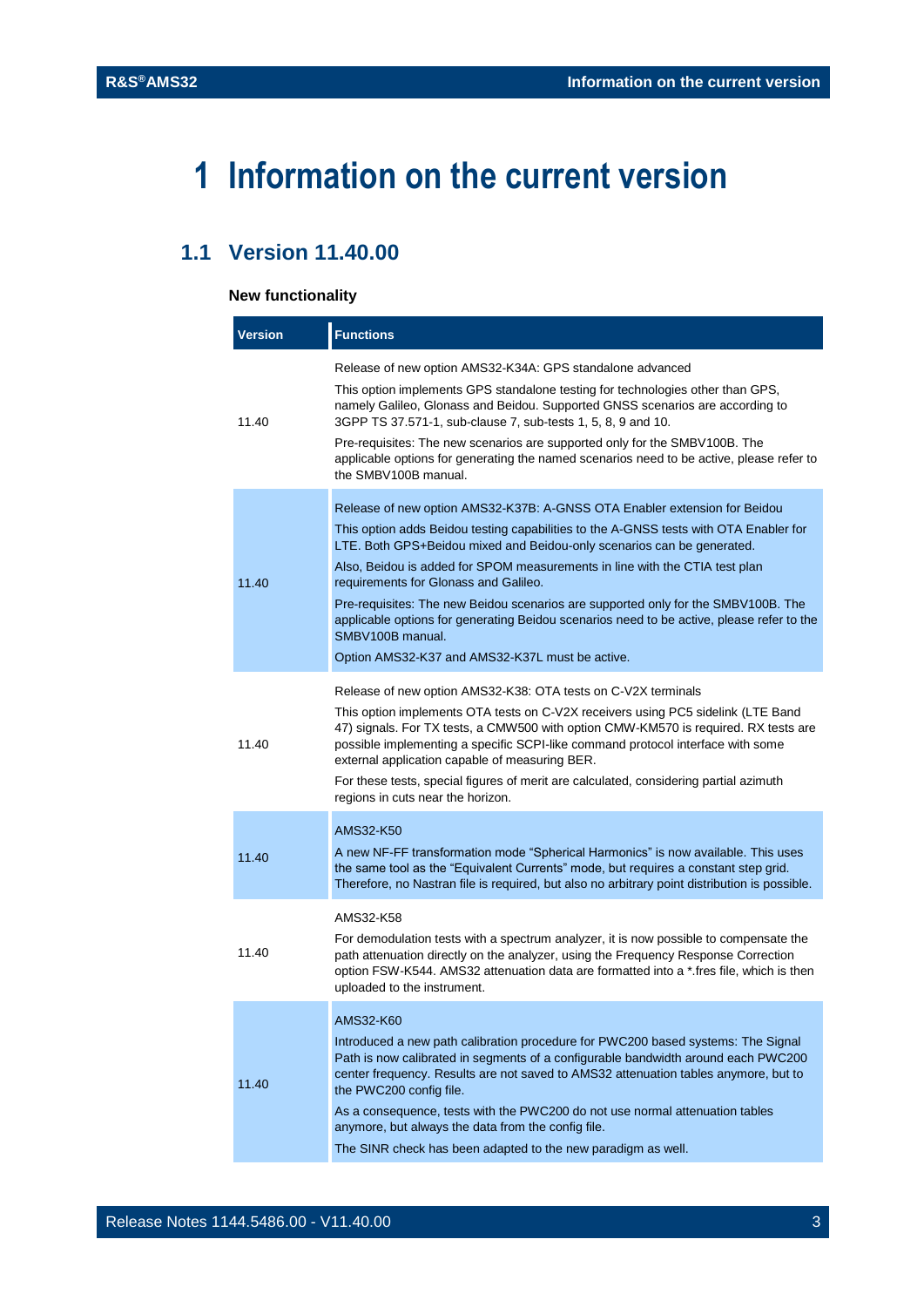### **Modified functionality**

 $\overline{a}$ 

| <b>Version</b> | <b>General</b>                                                                                                                                                                                                                                                                                              |
|----------------|-------------------------------------------------------------------------------------------------------------------------------------------------------------------------------------------------------------------------------------------------------------------------------------------------------------|
| 11.40          | <b>GUI optimizations</b>                                                                                                                                                                                                                                                                                    |
| <b>Version</b> | <b>OTA Testing</b>                                                                                                                                                                                                                                                                                          |
| 11.40          | AMS32-K25<br>The PTW70 WLAN tester is not supported any more<br>Added new elements to the CMW-WLAN driver for configuring security settings and RX<br>frame trigger                                                                                                                                         |
| 11.40          | AMS32-K34<br>The SMBV100B is now supported for GPS standalone testing                                                                                                                                                                                                                                       |
| 11.40          | AMS32-K35 LTE Cat-M1<br>Added support for LTE Cat-M2                                                                                                                                                                                                                                                        |
| 11.40          | AMS32-K35, NB-IoT<br>Added support for NB-IoT2<br>$\bullet$<br>Added RSSI TIS testing for NB-IoT<br>Check box "Fix settings according to standard" is now available in the test template<br>Channel BW correction for TIS levels is applied only if configured<br>Channel BW is stated correctly in reports |
| 11.40          | AMS32-K80<br>Adapted the MRR (Machine Readable Report) to CTIA test plan V4.0                                                                                                                                                                                                                               |
| 11.40          | <b>CMW</b> drivers<br>LTE: Reworked logic for assigning TRXs in LTE 3CC/4CC setups<br>WLAN: WiFi 6E setups with CMW-Z800A can now be configured using a single<br>frontend                                                                                                                                  |
|                |                                                                                                                                                                                                                                                                                                             |

| Version | Antenna Measurements                                                                                                                                                                                                                                                                       |
|---------|--------------------------------------------------------------------------------------------------------------------------------------------------------------------------------------------------------------------------------------------------------------------------------------------|
| 11.40   | AMS32-K48<br>Optimizations for Input HW Trigger:<br>Improved VNA trace readout speed<br>Optimized position file retrieval from the maturo NCD<br>It is now possible to run the test with high speeds, creating less traces than<br>٠<br>nominally expected                                 |
| 11.40   | AMS32-K49, Visualization<br>TRP integration using algorithms Curtis-Clenshaw and Gauss-Legendre is also<br>possible in case of negative theta values<br>TRP integration with sin(theta) algorithm adds power levels corresponding to<br>negative theta values, instead of subtracting them |
| 11.40   | AMS32-K50<br>Executable files are not copied to the transformation folder anymore<br>Increased max. dimensions for positioner step size calculation in Loop Params to<br>٠<br>$6x6x2$ m                                                                                                    |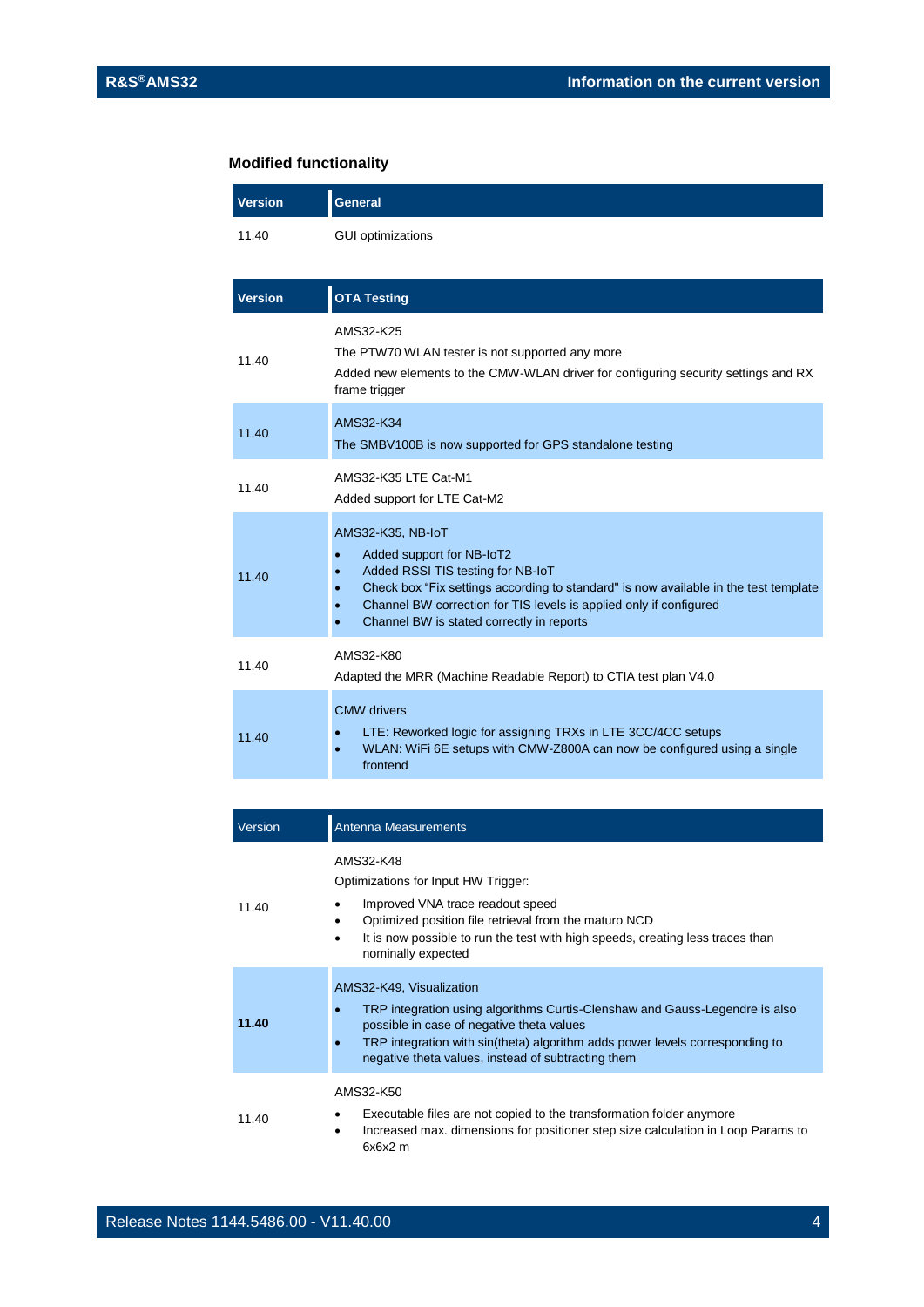| 11.40 | AMS32-K51<br>Probe correction data need an additional phase shift of 180 deg on one polarization.<br>This will lead to a new normalization of the probe data when starting AMS32 V11.40 for<br>the first time.                                                                                                                                                                                                                                                                                                                                                                                                                                                                                                                                                                                                                                                                                                                                                                                                                                                                                                                                                                                                                                            |
|-------|-----------------------------------------------------------------------------------------------------------------------------------------------------------------------------------------------------------------------------------------------------------------------------------------------------------------------------------------------------------------------------------------------------------------------------------------------------------------------------------------------------------------------------------------------------------------------------------------------------------------------------------------------------------------------------------------------------------------------------------------------------------------------------------------------------------------------------------------------------------------------------------------------------------------------------------------------------------------------------------------------------------------------------------------------------------------------------------------------------------------------------------------------------------------------------------------------------------------------------------------------------------|
| 11.40 | AMS32-K56<br>In the case of Antenna measurements with VNA and simple frequency conversion (no<br>mixers), added the possibility of sweeping either the signal at the reference port or the<br>additional "DUT IF Clock" signal                                                                                                                                                                                                                                                                                                                                                                                                                                                                                                                                                                                                                                                                                                                                                                                                                                                                                                                                                                                                                            |
| 11.40 | AMS32-K60<br>AMS32 operation with PWC200<br>Rotary axes are denominated "Roll" and "Azimuth" throughout the GUI and in all<br>result tables<br>It is possible to define negative values for the Roll axis scan.<br>Optimized PWC config file readout: Sections with only one line are now allowed; if<br>$\bullet$<br>a problem is detected, the error message states how many lines have been read<br>from the file.<br>PWC200 Calibration utility<br>Added a new parameter "Repetition Factor" for Power Density Measurement. PD<br>$\bullet$<br>Measurement procedure for all configured parameters is now executed sequen-<br>tially this number of times.<br>Showing progress during PWC Calibration procedure execution. This includes<br>$\bullet$<br>dynamic display of error and warning messages.<br>Added a new entry to the main menu Extras entry, which opens a utility for<br>visualizing the PWC Pathloss results saved to the config file.<br>Antenna driver<br>Extended the PWC tab in the driver Properties to a tool for manually controlling<br>and setting up the PWC<br>If no valid entry is found in the PWC config file for the given parameters, a path<br>٠<br>attenuation value of 0 dB is used instead of aborting the test. |
| 11.40 | VNA driver<br>Check for K0 option<br>٠<br>Added a user configurable frequency band for Harmonic Mixer mode<br>٠<br>Made rear LO ports available always, no need to check for option ZNA-B8<br>٠<br>Added support for LNA hardware option ZNA-B302<br>٠                                                                                                                                                                                                                                                                                                                                                                                                                                                                                                                                                                                                                                                                                                                                                                                                                                                                                                                                                                                                    |
| 11.40 | Spectrum Analyzer driver<br>Added support for FSVA3000 spectrum analyzer family<br>٠<br>Resolution bandwidth can now be configured down to 1 Hz<br>$\bullet$<br>The input attenuation is now programmed as configured in the Settings dialog. The<br>value is not overridden with the default configuration in the Properties dialog<br>The driver now repeats demodulation measurements if an overload condition is<br>detected                                                                                                                                                                                                                                                                                                                                                                                                                                                                                                                                                                                                                                                                                                                                                                                                                          |
| 11.40 | NRQ6 driver<br>Added possibility of configuring external reference in the driver's Properties dialog<br>Changed noise level to -170 dBm                                                                                                                                                                                                                                                                                                                                                                                                                                                                                                                                                                                                                                                                                                                                                                                                                                                                                                                                                                                                                                                                                                                   |
| 11.40 | <b>CMP200 drivers</b><br>IF ports are now supported for both measurements and signal generation, in addition to<br>RF ports with RRH                                                                                                                                                                                                                                                                                                                                                                                                                                                                                                                                                                                                                                                                                                                                                                                                                                                                                                                                                                                                                                                                                                                      |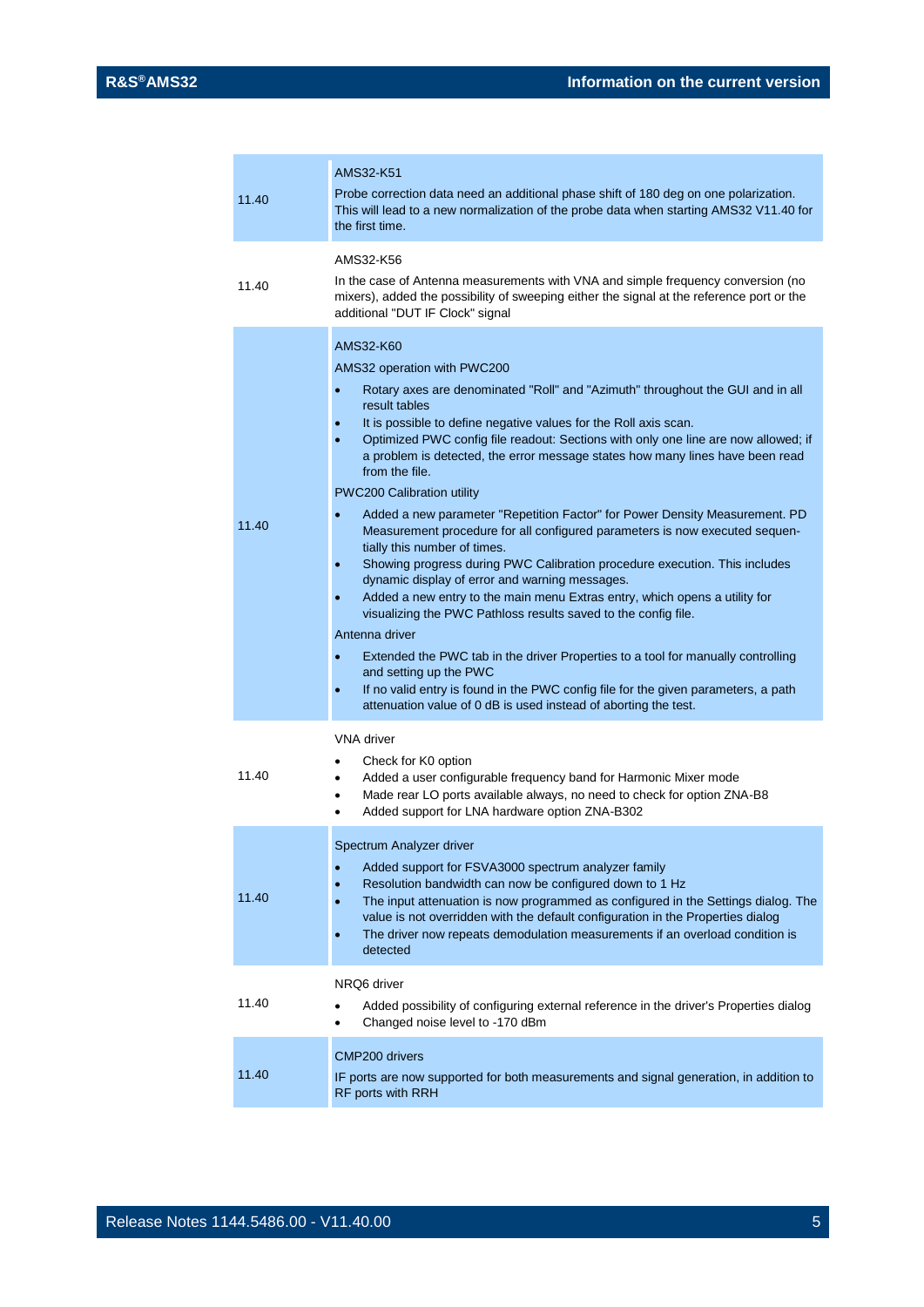### **Improvements**

| Version | General                                                                                                                                                                                                                                                                                                                                  |
|---------|------------------------------------------------------------------------------------------------------------------------------------------------------------------------------------------------------------------------------------------------------------------------------------------------------------------------------------------|
| 11.40   | In a test configured with single polarization, the second polarization was measured too                                                                                                                                                                                                                                                  |
| 11.40   | Maturo NCD turntable driver<br>For certain versions of the NCD, the movement of the turntable (Phi axis) was not<br>tracked correctly if option AMS32-K48 was not active.                                                                                                                                                                |
| 11.40   | Signal Path driver<br>Path calibration with VNA and many frequencies in the sweep led to VISA timeout<br>Frequency conversion in path calibration for a combination of RF generator and<br>٠<br>power meter is now available again<br>When calibrating with primed quantities, the applicable frequency offset is now<br>٠<br>considered |
| Version | TA Testing                                                                                                                                                                                                                                                                                                                               |

| 11.40 | AMS32-K29, -K30, -K30A<br>Corrected default test channels for LTE TDD48<br>Corrected RSIC channel list for LTE FDD71 and TDD48                                                                                                                                                             |
|-------|--------------------------------------------------------------------------------------------------------------------------------------------------------------------------------------------------------------------------------------------------------------------------------------------|
| 11.40 | <b>AMS32-K37F</b><br>It was possible to select both GNSS frequencies (L1 and L5) in one test. This has been<br>corrected.                                                                                                                                                                  |
| 11.40 | CMW drivers<br>WLAN: take into account option CMW-KS658 for WLAN 11ax<br>$\bullet$<br>WLAN: Support WiFi 6E correctly for CMW500 firmware 4.x<br>٠<br>WLAN: Set correct input signal type for TxMeas for 11ac<br>$\bullet$<br>Bluetooth: RF ports were inverted for BLE Advertiser testing |

| Version | Antenna Measurements                                                                                                                                                                                                                                            |
|---------|-----------------------------------------------------------------------------------------------------------------------------------------------------------------------------------------------------------------------------------------------------------------|
| 11.40   | Path attenuations are not compensated any more when measuring polarizations<br>sequentially in RX mode with a VNA.                                                                                                                                              |
| 11.40   | AMS32-K49 OTA Visualization<br>Single polarization tables generated from raw tables in stepped-continuous mode<br>were incorrect if start elevation was $> 0$<br>Near E-field visualization on probe corrected data had an issue                                |
| 11.40   | AMS32-K50<br>NF-FF Gain calculation did not execute if the test template was configured with<br>٠<br>only a frequency list<br>NF-FF Gain calculation was not working in batch mode or from remote control if<br>$\bullet$<br>the dialog had not been used first |
| 11.40   | <b>VNA</b> driver<br>Measurements with primed quantities are now programmed correctly on the ZNA<br>Simple frequency conversion without mixers works correctly again                                                                                            |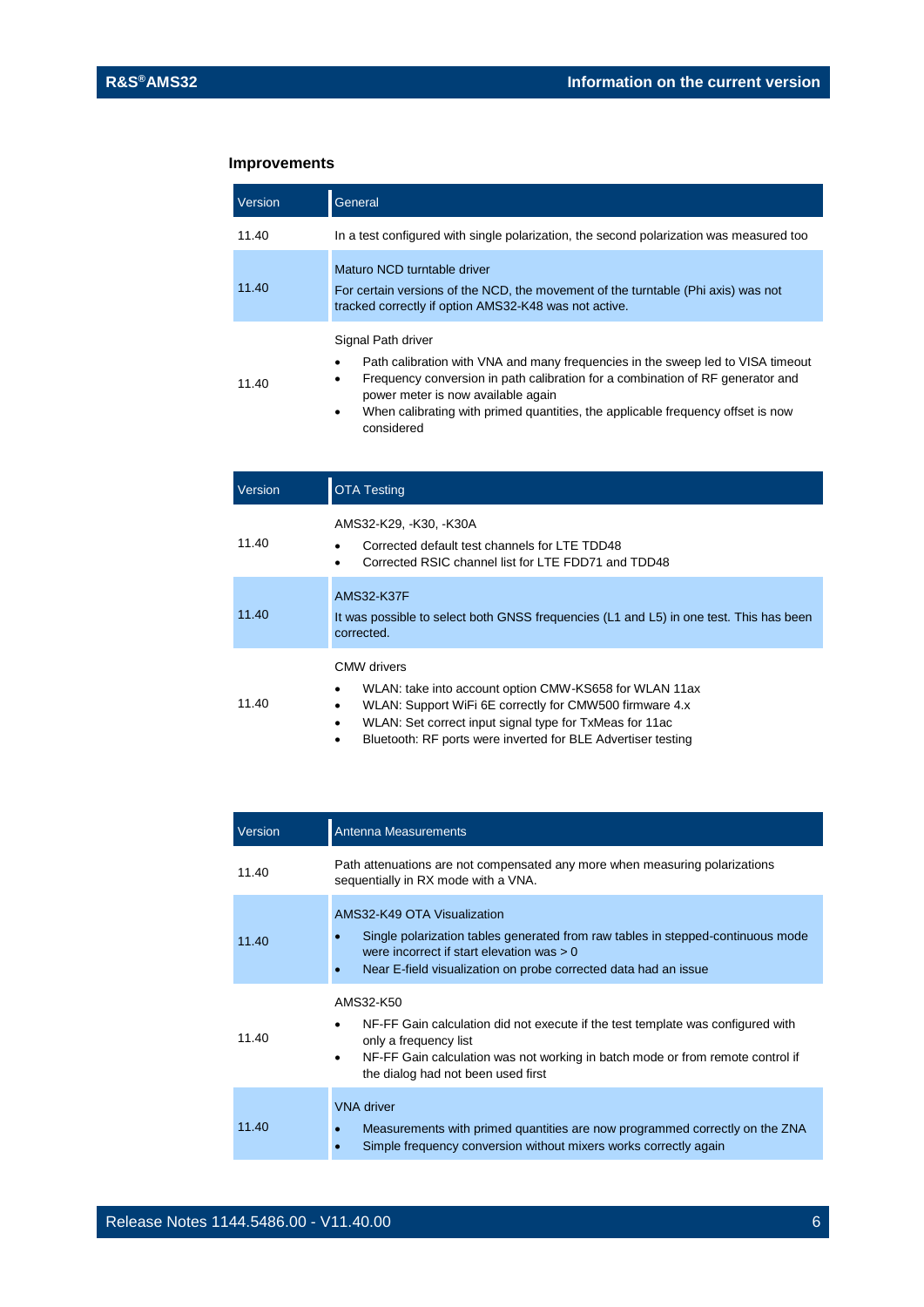| 11.40 | Spectrum Analyzer driver<br>3D ACLR pattern measurements for 5G NR aborted with a timeout error. |
|-------|--------------------------------------------------------------------------------------------------|
| 11.40 | SMW200A driver<br>Instrument goes to physical mode reliably now                                  |
| 11.40 | Generic generator driver<br>Test frequency was not set correctly                                 |

#### **Known issues**

| <b>Version</b> | <b>Known Issues</b>                                                                                                                                                                                                        |
|----------------|----------------------------------------------------------------------------------------------------------------------------------------------------------------------------------------------------------------------------|
| 11.40          | AMS32-K37<br>A-GNSS tests with OTA Enabler are not working correctly with CMW500 firmware V4.0.<br>Please use firmware V3.8.                                                                                               |
| 11.40          | Antenna measurements in RX mode measuring both polarizations simultaneously,<br>using primed wave quantities, are not working correctly with a ZNA.<br>Please either use a ZVA or measure both polarizations sequentially. |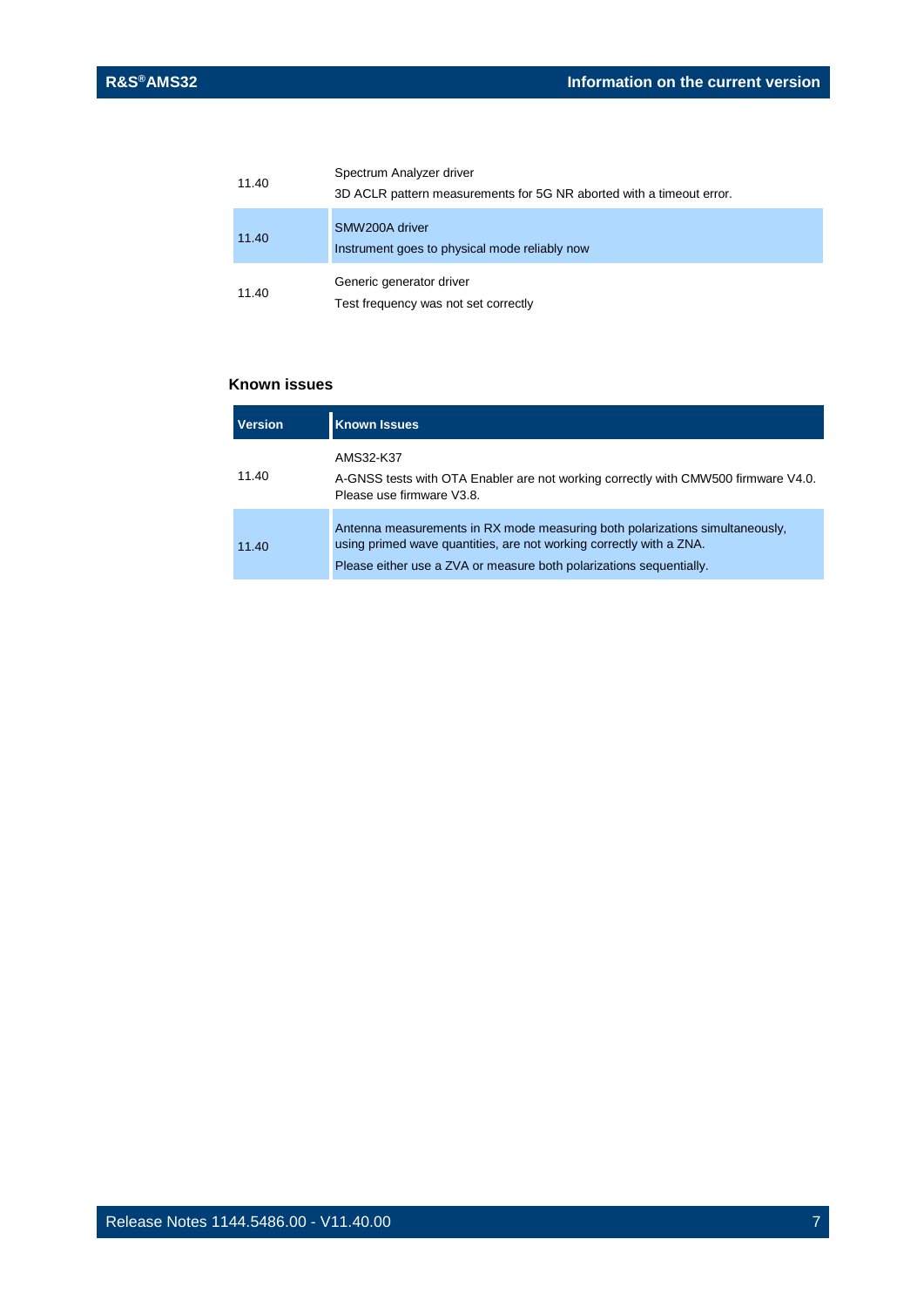## <span id="page-7-0"></span>**2 Software update**

## <span id="page-7-1"></span>**2.1 Updating the software**

Download and expand (unzip) the file "EMC32\_AMS32\_WMS32\_11V40.zip" to a temporary folder on your hard drive.

Run the "Setup.exe" program in order to update your AMS32 installation to V11.40.00.

#### **IMPORTANT**

**The Service and Maintenance option AMS32-K90 is mandatory for running AMS32 from V11.00 on, and entitles the user to receive upgrades during one year after the purchase. Therefore, do not install V11.xx if this option is not available. Please contact your R&S Sales Engineer for further information.**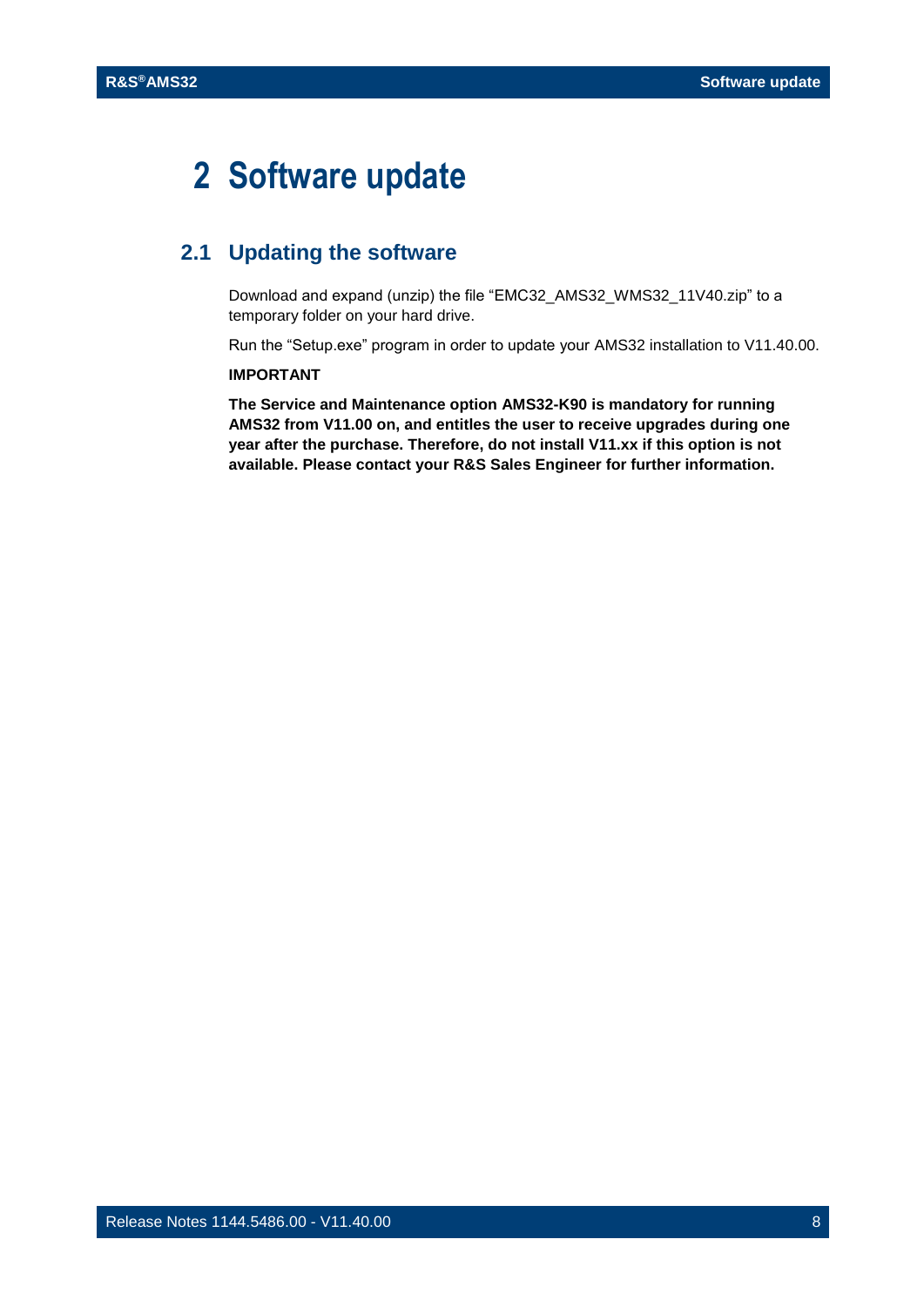## <span id="page-8-0"></span>**3 Version History**

## <span id="page-8-1"></span>**3.1 Version 11.30.00**

#### **New functionality**

| <b>Version</b> | <b>Functions</b>                                                                                                                                                                                                                                                                                                                                                                                                                                                                                                                                                                                                                                                                              |
|----------------|-----------------------------------------------------------------------------------------------------------------------------------------------------------------------------------------------------------------------------------------------------------------------------------------------------------------------------------------------------------------------------------------------------------------------------------------------------------------------------------------------------------------------------------------------------------------------------------------------------------------------------------------------------------------------------------------------|
| 11.30          | AMS32-K48<br>Added a new hardware trigger mode for antenna measurements. In this mode, the VNA<br>sweeps continuously and generates a "Ready for measurement" signal at the start of<br>each sweep, triggering the positioner controller to record the current position of the<br>positioner axes. At the end of the positioner scan, AMS32 retrieves the saved positions<br>from the controller.<br>Prerequisites: This new mode works only with a R&S ZNA network analyzer and a<br>maturo NCD positioner controller. The ZNA needs to have option ZNA-B91 installed.<br>The maturo NCD needs a hardware upgrade; please contact your R&S or maturo<br>representative for more information. |
| 11.30          | AMS32-K50<br>Added a new feature for improving the accuracy of the NF-FF transformation. It is now<br>possible to use a position calibration file when generating the input data for the<br>transformation algorithm. This file relates the polar coordinates (azimuth, elevation) with<br>true Cartesian (X, Y, Z) coordinates as measured e.g. with a laser tracker during system<br>commissioning. Until now, the Cartesian coordinates were calculated theoretically.<br>New GUI control elements are available in the OTA Options for enabling this feature<br>and selecting the applicable file.                                                                                        |
| 11.30          | AMS32-K59N<br>Phase measurements with NRQ6 are now possible for digitally modulated signals like<br>4G or 5G. In the previous version, this was only working on MCCW (multi carrier CW)<br>signals.                                                                                                                                                                                                                                                                                                                                                                                                                                                                                           |
| 11.30          | Added the possibility to stop a running test when breaching a limit, either by exceeding<br>or by undershooting. Extended the "Graphics Extensions" sub-dialog of the OTA test<br>template to that purpose.                                                                                                                                                                                                                                                                                                                                                                                                                                                                                   |
| 11.30          | Added bands 72, 73 and 74 for LTE and NB-IoT.                                                                                                                                                                                                                                                                                                                                                                                                                                                                                                                                                                                                                                                 |

### **Modified functionality**

and the control of the control of the control of the control of the control of the control of the control of the control of the control of the control of the control of the control of the control of the control of the cont

| <b>Version</b> | General                                                                                                                                                                                                                            |
|----------------|------------------------------------------------------------------------------------------------------------------------------------------------------------------------------------------------------------------------------------|
| 11.30          | Made sure that the temporary test folder is not a sub-folder of the normal Tests folder,<br>as this could lead to loss of data in certain rare cases.                                                                              |
| 11.30          | Drivers for R&S ATS CATR chambers<br>Adapted ATS800R driver to the new remote command syntax, identical to the<br>$\bullet$<br>ATS1800x.<br>Added control of the Feed Switcher in the new generation of the ATS1800C.<br>$\bullet$ |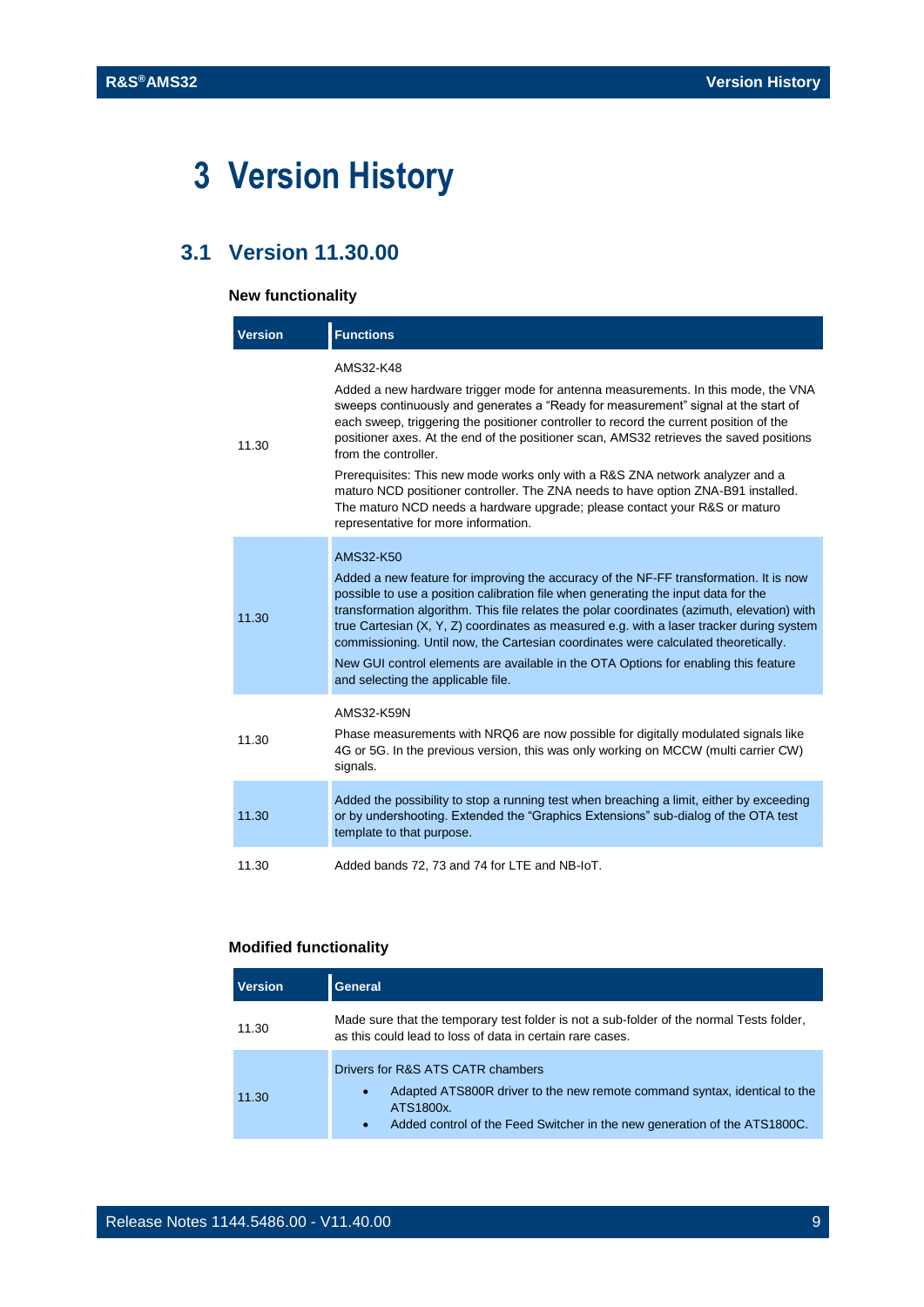| <b>Version</b> | <b>OTA Testing</b>                                                                                                                                                                                                                                                                                                                                                                                                                                                                                                                       |
|----------------|------------------------------------------------------------------------------------------------------------------------------------------------------------------------------------------------------------------------------------------------------------------------------------------------------------------------------------------------------------------------------------------------------------------------------------------------------------------------------------------------------------------------------------------|
| 11.30          | AMS32-K35, NB-IoT<br>Added support for Confidence BLER testing for NB-IoT. CMW firmware V3.8.x is<br>٠<br>required.<br>Nominal Uplink Power is configurable now.<br>$\bullet$<br>In case of scheduling type "User defined", the scheduling pattern is now<br>$\bullet$<br>programmed as configured and not fixed depending on the test type anymore.<br>The possibility of correcting downlink power levels for the NRS EPRE offset, and<br>$\bullet$<br>thus referring them to the channel bandwidth, is now applied to NB-IoT as well. |
| 11.30          | AMS32-K37<br>Updated the OTA Enabler to version 13.0.1.357. New capabilities: Configure the SUPL<br>FQDN and SUPL version from the AMS32 GUI; UE mode switching without the need of<br>a new system initialization. Made SUPL traffic and OS discovery more robust.                                                                                                                                                                                                                                                                      |
|                |                                                                                                                                                                                                                                                                                                                                                                                                                                                                                                                                          |

| Version | Antenna Measurements                                                                                                                                                                                                                                                 |
|---------|----------------------------------------------------------------------------------------------------------------------------------------------------------------------------------------------------------------------------------------------------------------------|
| 11.30   | AMS32-K50, -K53<br>Added possibility to start the NF-FF transformation automatically after data<br>$\bullet$<br>acquisition.<br>Added possibility to use the latest selected folder when selecting the Reference<br>$\bullet$<br>Antenna folder for Gain Calculation |
| 11.30   | AMS32-K60<br>Added polarization switching of the PWC200 with the maturo turntable driver.                                                                                                                                                                            |
| 11.30   | Allow stopping and continuing an antenna measurement test not done with a VNA.                                                                                                                                                                                       |
| 11.30   | <b>VNA</b> driver<br>Identify and support the ZNA50 model                                                                                                                                                                                                            |

#### **Improvements**

| Version | General                                                                                                   |
|---------|-----------------------------------------------------------------------------------------------------------|
| 11.30   | Made sure the "NF-FF Reference Files" folder is considered in the Backup/Restore<br>functionality.        |
| 11.30   | Maturo NCD turntable driver<br>Made sure the turntable starts moving correctly for all firmware versions. |

| Version | <b>OTA Testing</b>                                                                                                        |
|---------|---------------------------------------------------------------------------------------------------------------------------|
| 11.30   | AMS32-K25, Bluetooth<br>The Communication Settings dialog is now displayed correctly if BLE Advertiser mode is<br>active. |
| 11.30   | AMS32-K30L<br>SPOM measurements in LAA LUD testing now take the path attenuation into account<br>correctly.               |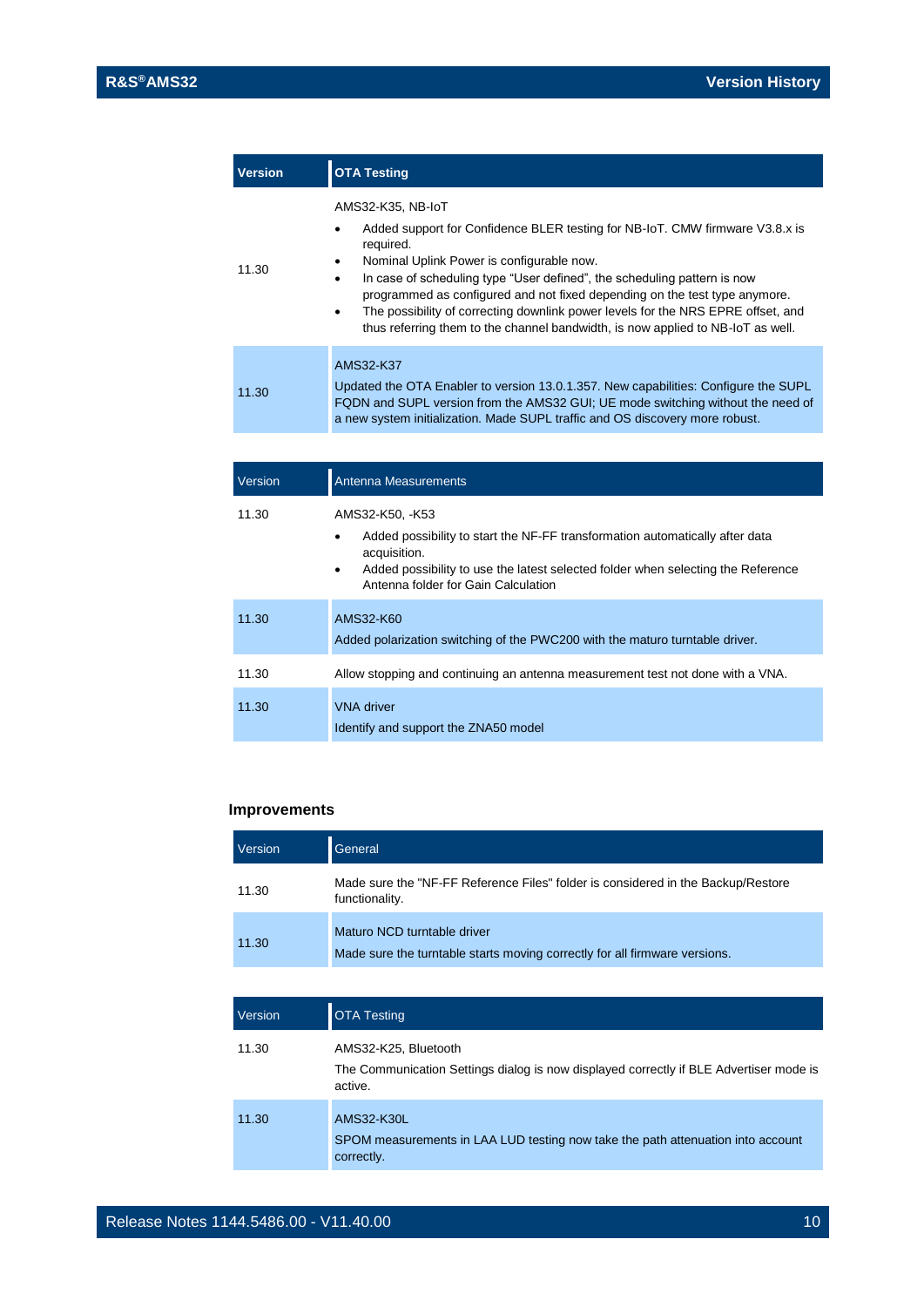| 11.30   | AMS32-K35, LTE Cat-M1<br>Made sure that the external frame trigger is generated for HD mode.                                                                                                                |
|---------|-------------------------------------------------------------------------------------------------------------------------------------------------------------------------------------------------------------|
| 11.30   | TRP tests with NRQ using the frame trigger from the CMW: Made sure that the external<br>trigger on the NRQ6 is not de-activated by error.                                                                   |
| 11.30   | Avoided an AMS32 hang-up when loading a test with the "User defined Comm Tester" if<br>this is not enabled                                                                                                  |
| Version | Antenna Measurements                                                                                                                                                                                        |
| 11.30   | AMS32-K53<br>Made sure that circular polarizations are not inverted.                                                                                                                                        |
| 11.30   | AMS32-K54<br>Made sure the DUT Offset Correction results are correct if Probe Correction is used.                                                                                                           |
| 11.30   | AMS32-K55<br>Phase Center Offset calculation now does not abort occasionally with a message about<br>dongle detection.                                                                                      |
| 11.30   | AMS32-K60<br>Made sure to evaluate and update the path loss section of the PWC config file<br>correctly.<br>Made sure to update all sections of the PWC config file correctly on starting a<br>measurement. |
| 11.30   | AMS32-ATS<br>Made sure continuous measurements with HW Trigger and the CMP200 work correctly.                                                                                                               |
| 11.30   | <b>VNA</b> driver<br>Made sure phase data readout for continuous measurements with absolute wave<br>quantities is correct.                                                                                  |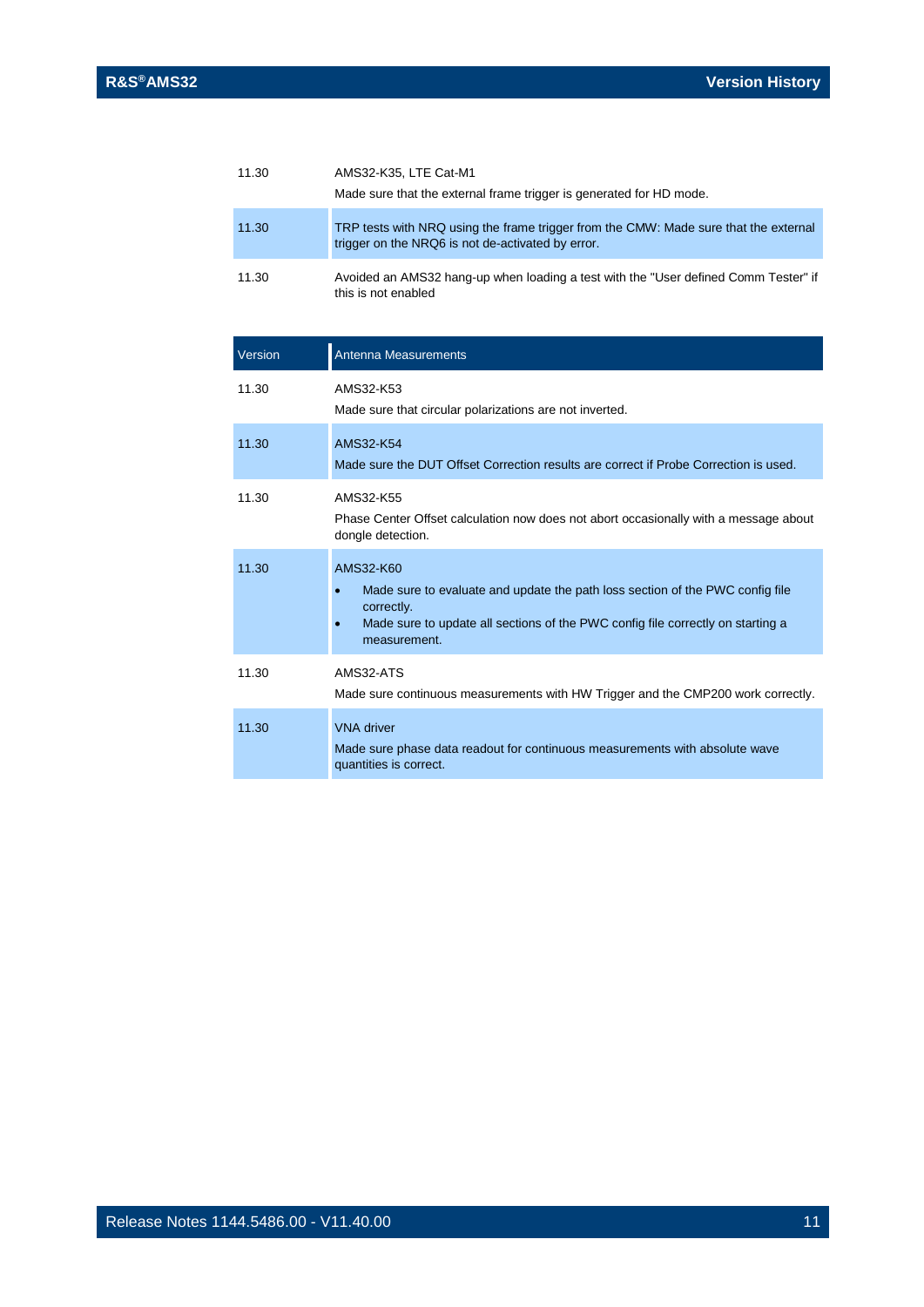## <span id="page-11-0"></span>**3.2 Version 11.20.00**

#### **New Functionality**

Release of options AMS32-K50G and AMS32-K50P (NF-FF Transformation considering arbitrary ground or PEC ground).

Both options add new capabilities to the NF-FF Transformation. AMS32-K50P adds PEC (Perfectly Conducting Ground), AMS32-K50G adds Arbitrary Ground. Both can either be corrected for during the transformation, or can be added in a second transformation step to the original free-space data. The arbitrary ground shall be characterized by the ground material's dielectric permittivity factor ε, which

can be entered as a constant or as a function of frequency.

Pre-requisite: Option AMS32-K50 must be active.

Release of option AMS32-K59N (Phase measurements with NRQ6)

The option implements measuring relative phase in addition to signal level with one or more NRQ6, in the operating frequency range of the NRQ6, i.e. up to 6 GHz. The phase reference can either be one NRQ6 connected to a reference antenna turning with the DUT, or the measurement at the first position. This second case is only applicable if the phase of the DUT signal is highly stable and does not drift during the whole test.

This first release of AMS32-K59N supports measuring MCCW (multi-carrier CW) signals only.

Pre-requisite: NRQ6 firmware 02.20.20072802 or later, options NRQ6-K1 and NRQ6-K3 must be installed on each NRQ6 involved used for the test.

#### AMS32-K25

Added support for WiFi 6E testing, based on WLAN 802.11ax.

Pre-requisites: CMW500 with two TRX boards, firmware BASE V3.8.11, WLAN Signaling V3.8.20 or later; Frequency extender CMW-Z800A

#### AMS32-K37L

Added A-GALILEO testing.

The testing is implemented as SPOM (Single Point Offset Measurement), re-using the main A-GPS pattern, as required by the CTIA OTA test plan, version 4.0.

Minimum required version for the LBS-Server on the CMW500: 12.20.3

#### Driver for SMW200A

The driver now supports setups with a SMW200A and a frequency extender FE50TDR, up to 50 GHz.

#### Driver for ATS1800C positioner

Added support for the feed switcher, both automatic and manual. Feed switcher usage is to be configured in the Properties dialog of the corresponding antenna.

The driver now switches on the system power when setting to physical mode.

Added a new driver for the ATS800R positioning system.

Added a new driver for NSI-2000 positioning systems.

Pre-requisites: NSI-2000 software V4.14.40 must be installed on the PC. Option AMS32-K60 must be available.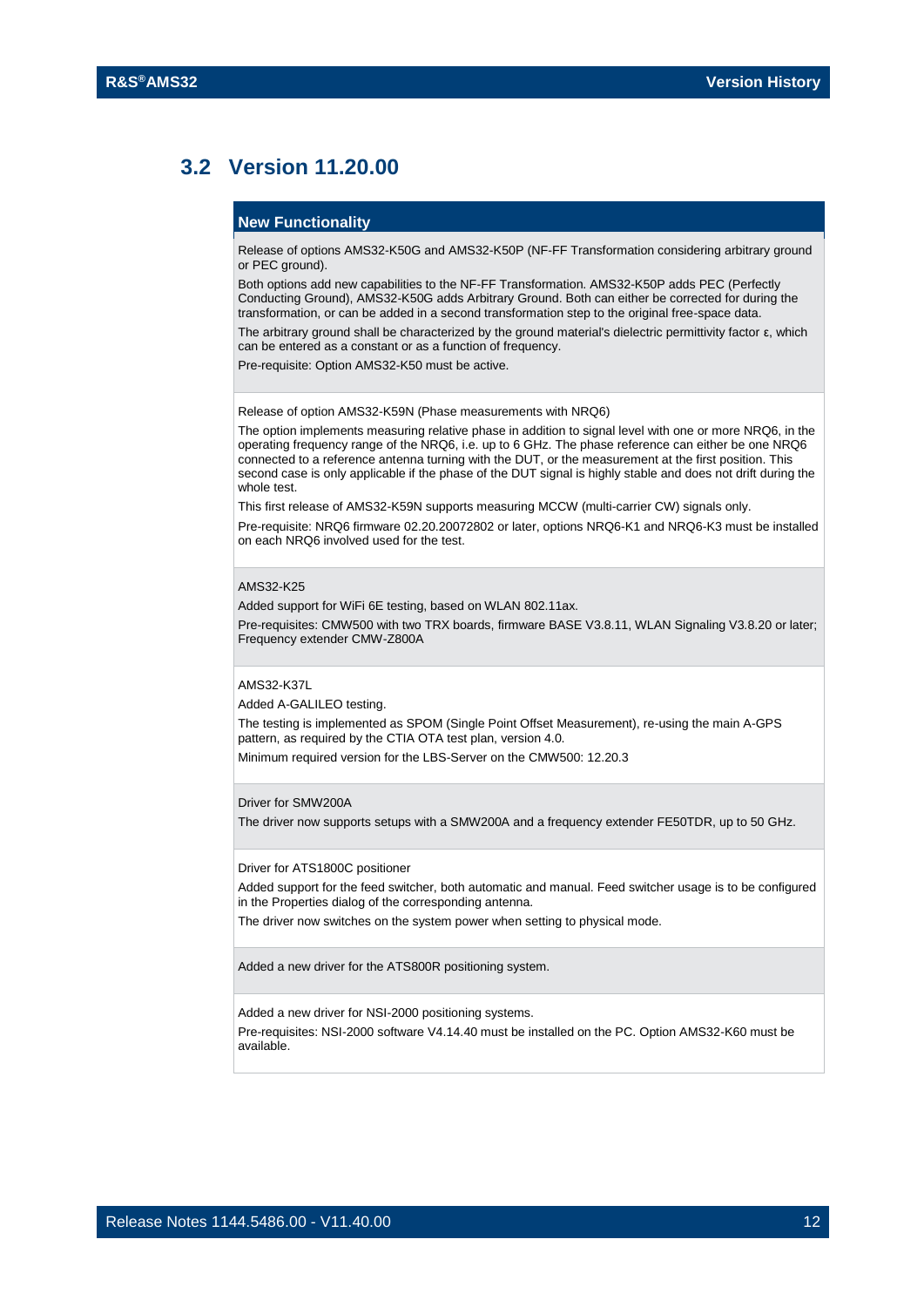#### **Modified Functionality, General**

#### 3D Graphic

The default view angle can now be modified. This is possible in the OTA Options dialog, tab "3D Graphics", or directly from the 3D graphics' "User View Angle" dialog.

#### Reporting

TRP unit in the 3D graphic and in the OTA result section of the CTIA report now is consistent with the test setup: dBm for EIRP measurements, dB(i) for gain measurements.

#### Path Calibration

Path calibration with frequency conversion is now also working with mode "Attenuation".

#### **Modified Functionality, OTA Testing**

#### AMS32-K25

Added the possibility of activating DirtyTx for Bluetooth LE in normal signaling mode (CMW-KS601).

WLAN TRP testing: the RX Frame Trigger is now programmed with the same bandwidth and data rate as configured for the signaling.

WLAN Power measurement timeout can now be programmed in the Properties of the CMW-WLAN driver.

#### AMS32-K29 / -K30

Extended the radio channel range for band LTE FDD66 when used as SCC in TIS tests, so that the DLonly part is available too now.

#### AMS32-K35

For TRP tests with a spectrum analyzer on LTE Cat. M1 half-duplex or NB-IoT, measurement mode "Zero-Span Trace Analysis" is now available.

The trigger offset on the spectrum analyzer can be configured in the Measurement Settings section of the Test Template.

The Video BW on the spectrum analyzer is now programmed to be 1 MHz for NB-IoT, in line with the CTIA OTA test plan.

#### User-defined Communication Tester

Can be used without calling an external application for every measurement. In that case, the customer needs to make sure to start an application continuously evaluating the sync file.

Supports testing several frequencies now.

Can now be used in TRP tests as well. Please note that in this case just the frequency information will be passed, the EIRP measurement will still be done by AMS32.

Evaluates error feedback now.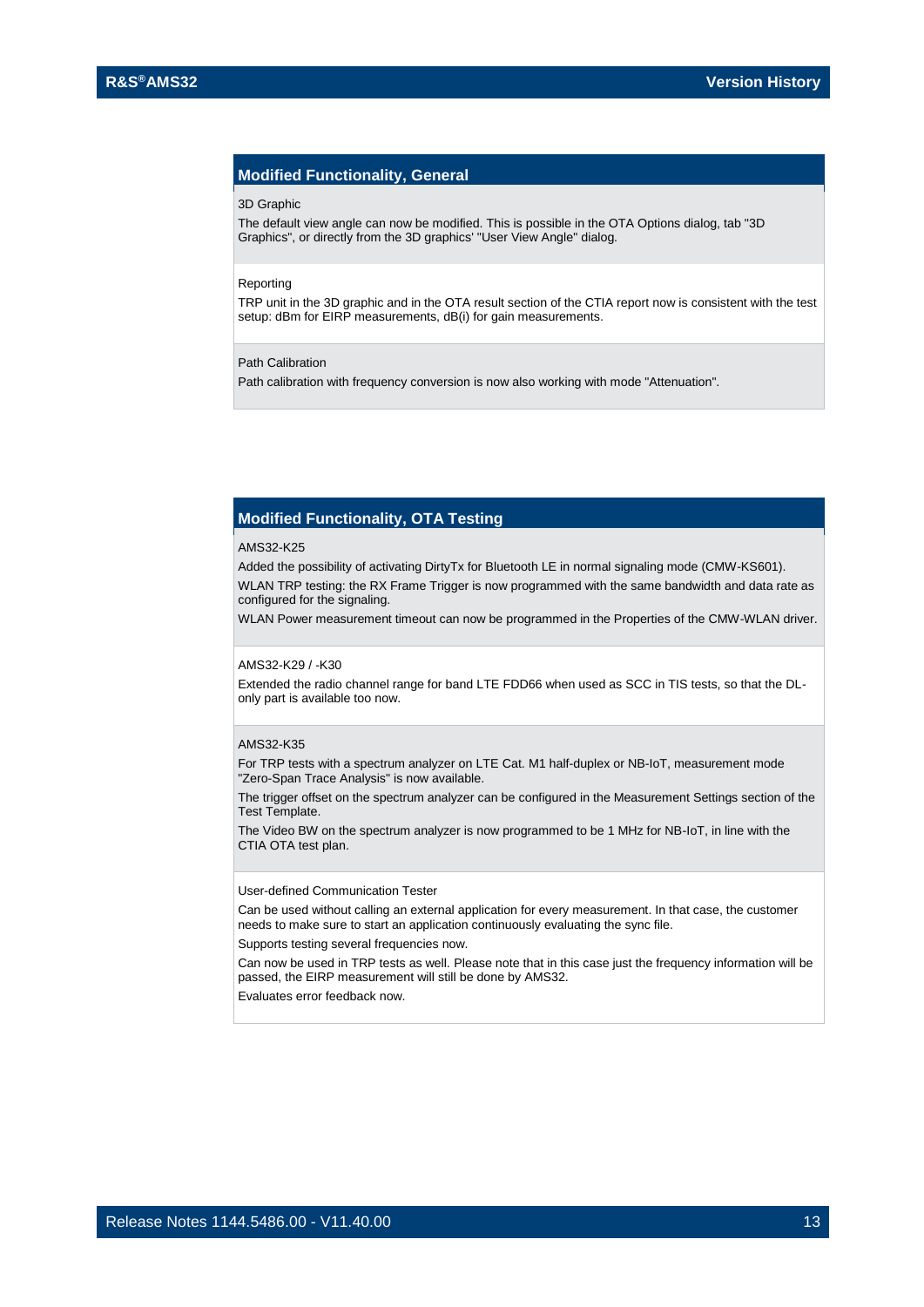#### **Modified Functionality, Antenna Testing**

#### OTA Test Template, main dialog

Extended possibilities are available for configuring the graphical live display during tests with VNA:

 - It is possible to select for which frequencies polar graphs shall appear during the test. All selected graphics will be added to a report created based on an AMS32 Report Setup.

- It is possible to display a constant limit line with a configurable value in the polar graphs.

- It is possible to show the average of all measured values at the end of the test.

 - A dedicated button labelled "Graphic Extensions" has been added to the main template dialog. Clicking this button opens a sub-dialog for configuring the new parameters.

#### OTA test Template, Loop Settings

In the case of tests with a VNA with a ZC90 frequency extender, the priority order of the single loops is more flexible, polarization can be configured with lowest priority.

When configuring a spiral scan with Hardware Trigger, the elevation step size is automatically set to the same value as the azimuth step size and cannot be modified.

OTA Test Template, Measurement Settings

In a newly created template with VNA, phase measurements are enabled by default.

#### Antenna Testing

In stepped-continuous tests the VNA is not re-initialized at the start of each azimuth turn any more.

Live polar graphs are now rescaled after every azimuth turn in stepped-continuous tests.

The "Efficiency-PeakGain" result table now includes columns with the peak gain for each polarization, as well as columns showing the position at which the peak gain was identified.

#### OTA Visualization

Peak gain and peak realized gain can now be visualized for each single polarization.

Refection Coefficients can now be visualized. This is the same functionality as clicking on the "Check Reflection Coefficients" button in the Gain calculation, but using the file saved to the test when performing the Gain calculation. This allows displaying these files, even if the original files are not available any more at their previous location.

Changing GUI control selections now re-initializes other controls, especially the frequency list, only when needed. This makes the GUI much more responsive.

Circular polarization and Luwig3 can now be selected only if phase data are available and both polarizations have been measured.

Visualizing a peak quantity over frequency takes some time because the all applicable measurement result files need to be scanned. In order to avoid the same delays for other peak quantities, all of them are evaluated at once, and the data written to dedicated result files. Visualizing other peak quantities then works without delay.

Removed the "NF Visualization" tab: Moved the GUI controls for visualizing the results of a near-field calculation to the "OTA Visualization" tab, and moved the GUI controls for configuring the near field Efield calculation to the "Post Processing" tab. Also, it is now possible to select more than one frequency at a time for performing the calculation.

#### NF-FF Transformation

Folder selection for the "Reference Antenna" in the Gain Calculation now starts at the PC's root folder instead of the AMS32 "Tests" folder.

Aborting a file selection with Cancel now does not clear the existing file information.

Speed of Gain Calculation has been improved.

#### S-Parameter utility

It is now possible to display the S parameters graphically. This applies to both the S parameters currently being measured, as well as to files (csv or Touchstone format) saved earlier.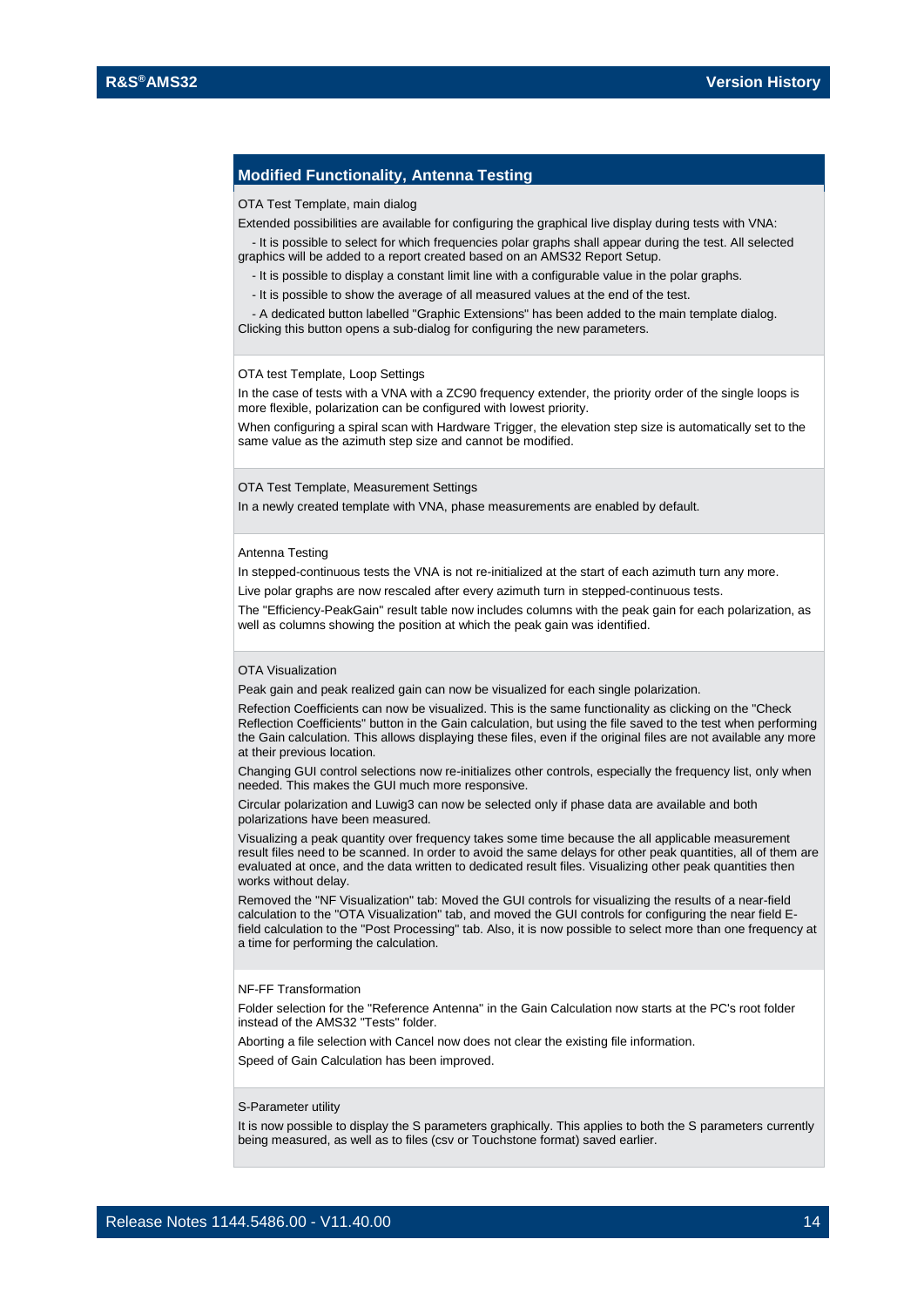#### Pattern Aggregation utility

It is now possible to select around which axis (X or Y) the DUT has been rotated between the tests for the two hemispheres. The rotation is considered when aggregating the partial patterns to a total one.

#### AMS32-ATS

ATS QZ Verification procedure now also displays graphics for the phase results.

The message box asking to position the reference antenna now contains graphical information showing the test positions and the polarizations, in order to assist the user.

It is now possible to create a new subfolder when saving the results.

The tabular result display now refreshes immediately after the measurement.

New VNA test capabilities

A new frequency converting mode "Harmonic Mixers" is available now.

It is now possible to use the rear IF input ports of the ZNA.

Setups with Active Frequency Multipliers are supported now.

The VNA driver's Properties dialog has been completely reworked, especially concerning the GUI controls for selecting and configuring setups for frequency converting measurements: A dedicated tab now contains these GUI controls; the frequency extender hardware in use can explicitly be selected where applicable, key parameters are then automatically configured to fixed values where applicable.

#### **Improvements, OTA Testing**

#### AMS32-K25

TIS tests on Bluetooth LE with Advertiser packets are starting correctly now.

Pattern type "Pseudo Random" is now programmed correctly to the CMW500 for WLAN TIS tests.

#### AMS32-K35

BLER measurements for NB-IoT with higher number of samples are now waiting long enough for the measurement to finish.

#### AMS32-PK2x

If any of the bundle options AMS32-PK2x and option AMS32-K35 are both active, the LTE radio band to test is not fixed to Cat. M1 anymore.

#### SPOT testing

Starting a TIS SPOT based on a TRP tests now always works correctly.

#### **Improvements, Antenna Testing**

#### AMS32-K50

TRP calculation on NF-FF transformed data is now using the positioning step sizes of the transformed data, and not the step size used for acquiring the raw measurement data.

The start of the transformation is now working reliably for all frequencies also on fast PCs.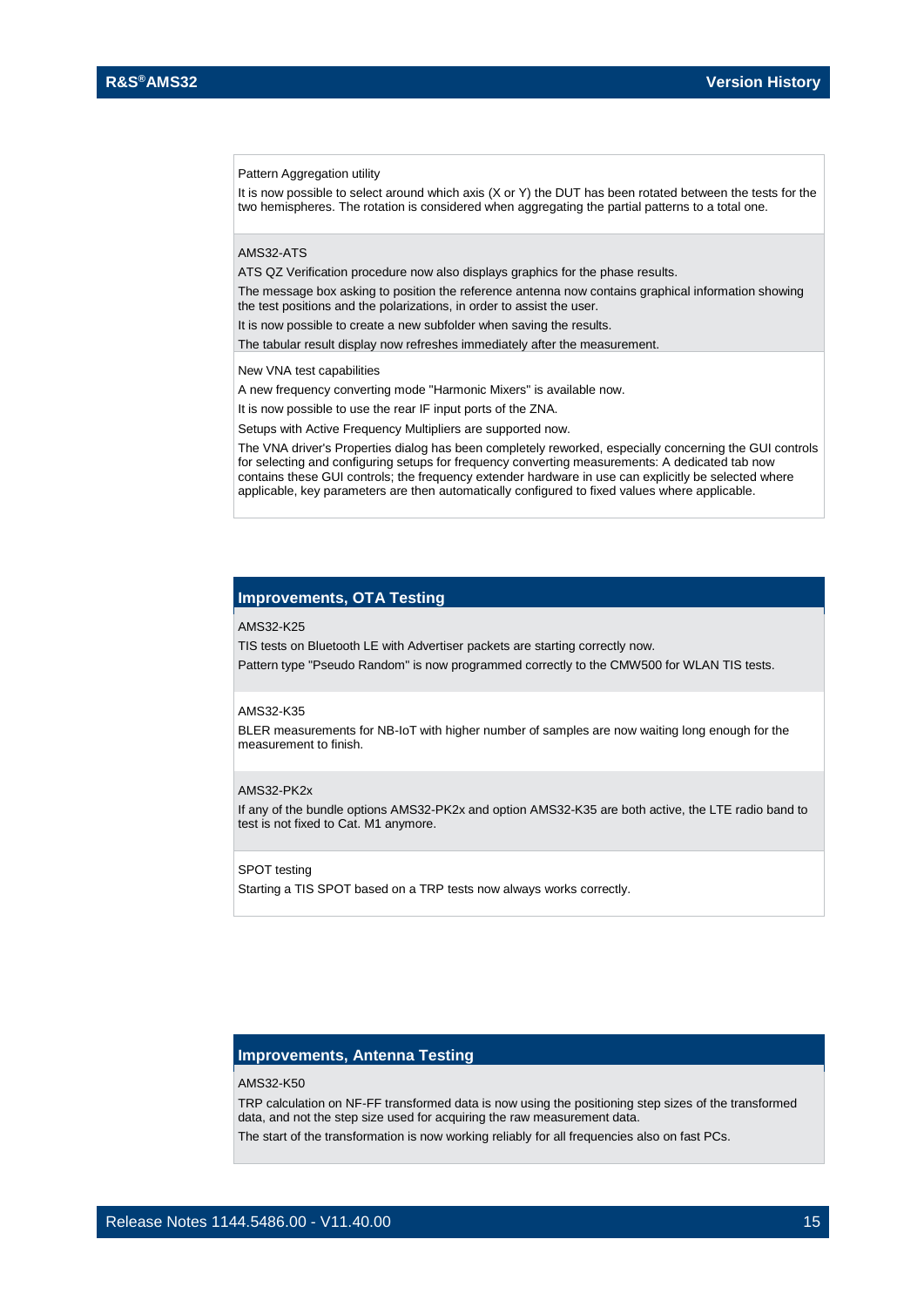#### AMS32-K55

Input data for the phase center evaluation are now retrieved from the correct folder in the case of existing tests which had previously been saved.

#### Antenna testing

The result files generated during the test for live display in a stepped-continuous test now are filled correctly, also in the case of starting at an elevation greater than 0 deg.

Attenuation values for the generator path are now saved to the test setup file correctly.

The Efficiency graph included in a report based on an AMS32 Report Setup now shows the correct data.

Antenna testing with CMP200 in stepped-continuous mode

The filter type and bandwidth now can be configured as planned in the Measurement Settings section of the Test Template, and the filters are programmed correctly on the instrument.

When the "Reset instrument at test start" box is checked in the Properties of the CMP200 power meter driver, the generator of the instrument is not switched off at test start anymore.

The measured data can now be correctly displayed in the OTA Visualization.

#### OTA Visualization

TRP is not calculated any more in case of single cut tests.

Fixed an issue with TRP calculation for Clenshaw-Curtis and Gauss-Legendre quadratures for small step sizes.

#### VNA driver

Data readout in case of spiral scan tests with small step sizes is now working. Data readout speed has been improved for continuous measurements in general.

#### Spectrum Analyzer driver

LO Power control for frequency conversion with the FSW is now working.

#### NRPM driver

When testing with two NRPM-OTA units connected to the same base unit, the measurements are now done simultaneously if configured.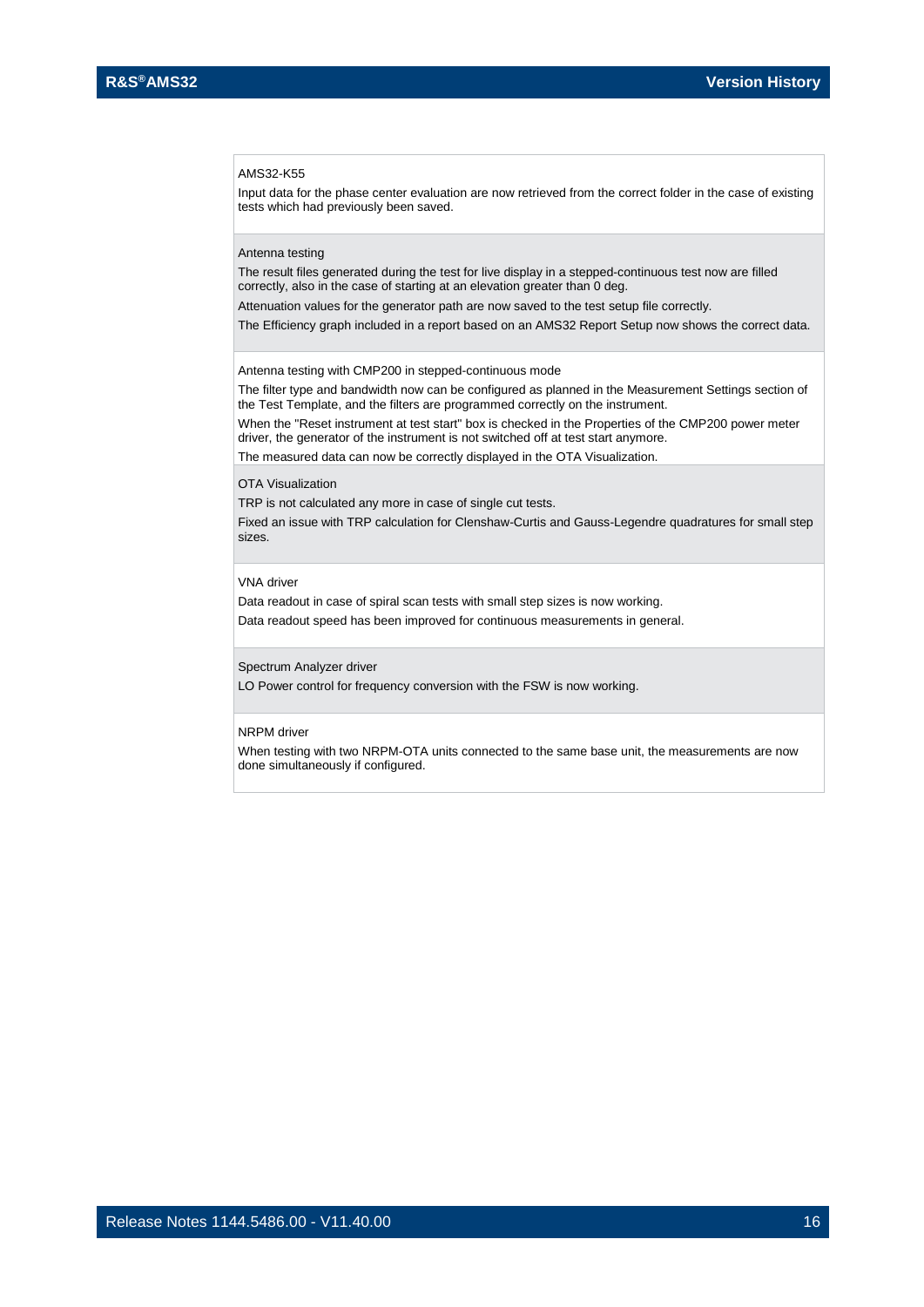## <span id="page-16-0"></span>**3.3 Version 11.10.00**

#### **New Functionality**

Release of option AMS32-ATS (CATR Quiet Zone Verification)

This option implements the necessary measurements and algorithms for verifying the Quiet Zone of a CATR (Compact Antenna Test Range) chamber, e.g. the R&S ATS1800C.

We recommend to do the verification with a VNA, as measured phase data are available which allow a better resolution for the validation. However, the verification can also be done with a CMP200.

AMS32-ATS can be used as standalone tool. In that case, AMS32 will start off normally, but no OTA tests can be created or loaded, the functionality will be limited to system configuration, path calibration and this CATR validation.

Release of option AMS32-K58D (Dual SMW support)

This option supports setups for antenna measurements with NR signals with two SMW200A. Two configurations are possible

- Master-slave: In this case both SMW200A are coupled and generate a NR multi-carrier signal over an aggregate bandwidth of > 1 GHz. Please refer to the SMW200A manual for details on master-slave operation

- Default: In this case, both SMW200As are driven individually, generating two NR signals at different frequencies.

Minimum required firmware for the SMW200A: 4.70.026.51

Pre-requisite: Option AMS32-K58 must be active.

The AMS32 implementation relies on loading setup files stored on the instruments configuring the NR signal(s) as required.

Tests with CMP200 in List Mode and with external Hardware Trigger are now supported. This allows to conduct tests in stepped-continuous mode, with the corresponding massive time saving. Minimum required firmware for the CMP200: 2020.6.0.13

#### **Modified Functionality, General**

#### Table Merge Tool

The default folder for the merged table now is the same folder where the source tables are located.

#### OTA Options

It is now possible to configure the string to be included in the report for unit "degree". This is for addressing the fact that the '°' character cannot be displayed correctly on PCs with Asian language, leading to missing line headers in the CTIA report.

#### **Modified Functionality, OTA Testing**

#### AMS32-K29 / -K30

- Added band LTE FDD85

- During TRP tests, the TBSI was reverting to 6 by default. Now the TBSI configured for link setup is kept during the test.

#### AMS32-K37L

Uplink TBSI can now be configured for the LTE link setup for A-GNSS testing.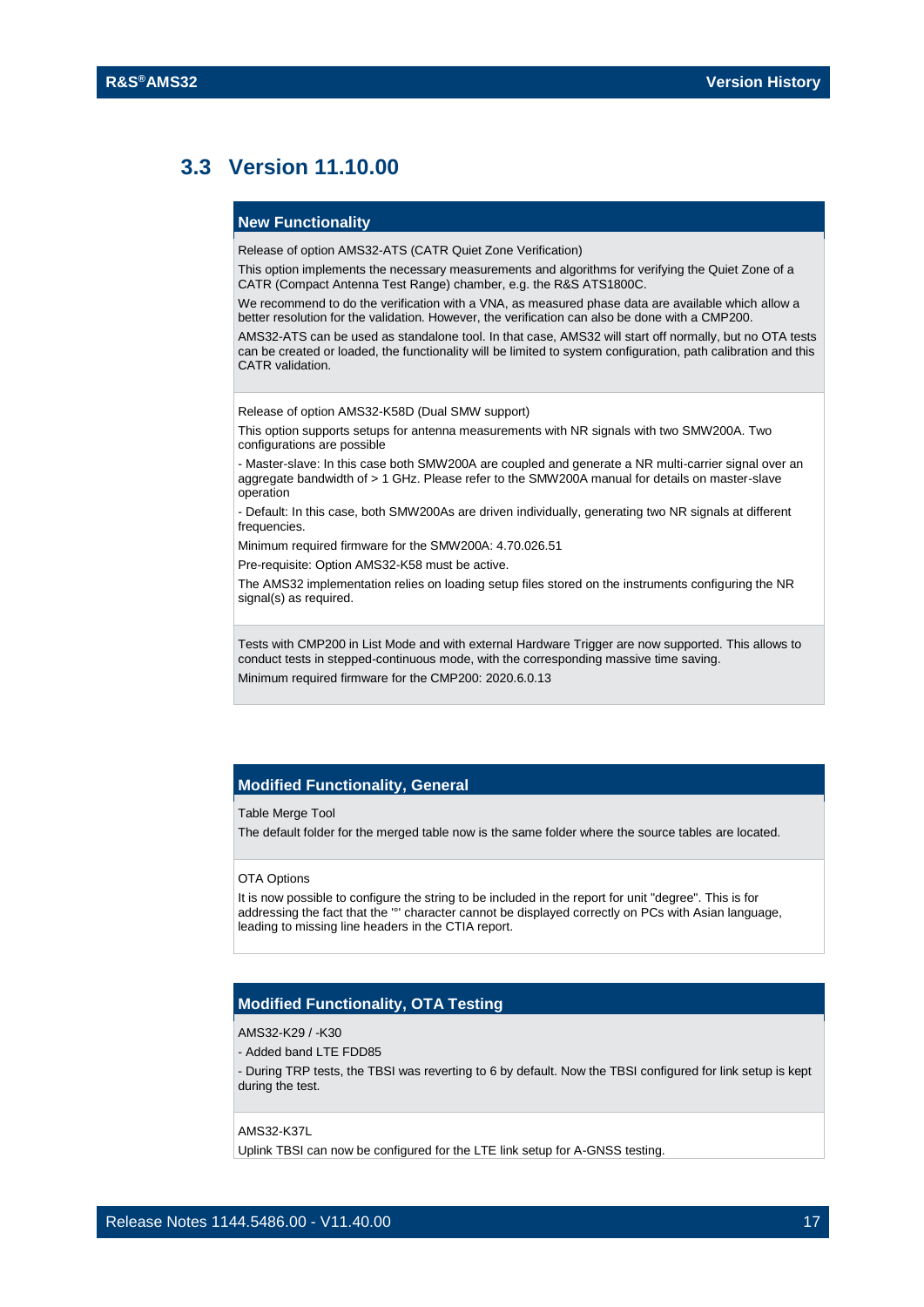#### AMS32-K58

- For tests with the CMP200 as CW power meter, the Gaussian bandwidth can now be seamlessly configured in the range from 1 kHz to 10 MHz

- For tests with the CMP200 as measurement instrument for NR signal demodulation, the NR channel bandwidth can now be configured.

#### TRP tests with NRQ6 on TDD signals

The Trigger-to-Noise parameter is now available for configuration in the test template. The NRQ6 trigger level is programmed accordingly.

#### OTA Options

Added possibility of using Clenshaw-Curtis weights for calculating integral quantities (TRP, NHPRP, etc.)

#### **Modified Functionality, Antenna Testing**

#### AMS2-K49

"ffnormc" (normalization factor of the NF-FF transformation) can now be visualized as a function of frequency.

#### AMS32-K50

Mesh creation for the transformation has been enhanced, making the mesh smoother and allowing for finer intermediate scaling, based on the target length of the triangle sides.

#### EMC32-K11

When a running test sequence is aborted, results of NF-FF transformation completed during this sequence are not discarded any more.

#### OTA Options

Phase values can now be retrieved and saved unwrapped. A corresponding element has been added to the OTA Options dialog.

On reloading a test, the 2D polar plots documenting the measurement progress during a running test, are not loaded any more in order to save time.

#### VNA Driver

The time required for retrieving the data in tests with hardware trigger has been noticeably reduced.

#### NRQ6 Driver

Added the possibility of configuring attenuation and bandwidth from the Hardware Setup and the Path Calibration Setup

Limited the minimum aperture time to 10 ms

#### SMW200A Driver

When generating a NR 5G signal, the Phase Compensation frequency for the Test Model is now set.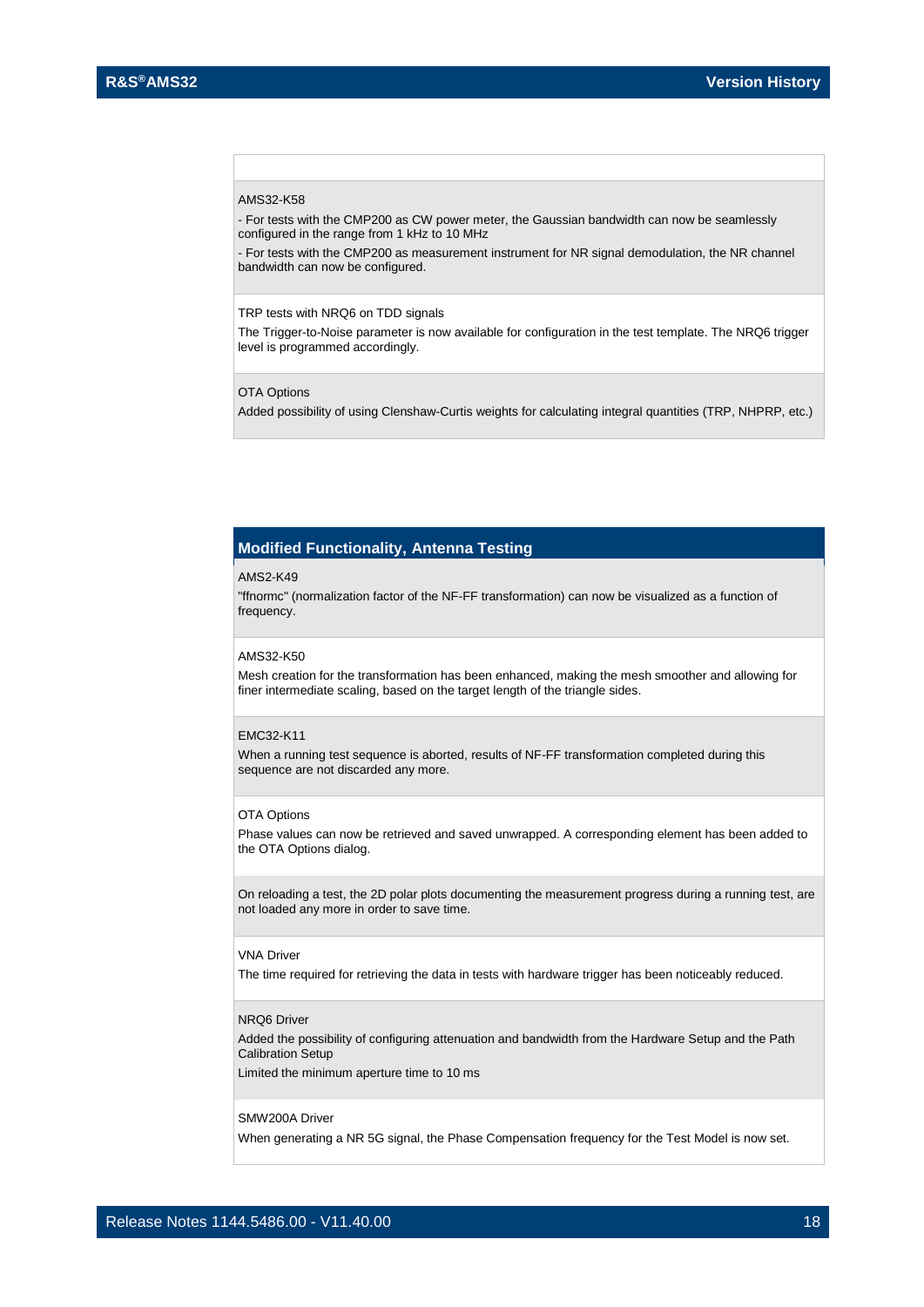#### ATS1800C Driver

Two new compatibility modes can now be activated in the driver's Properties dialog for the azimuth rotation axis:

- Compatibility to WPTC and ATS1000. If activated, the movement and position reference will be changed so that the coordinate system and the resulting pattern matches the one of the R&S WPTC and ATS1000 chambers.

- Alignment of the angles displayed in the ATS1800C WebGui to AMS32.

#### **Improvements, General**

#### CTIA Report

Date and time stamp of the report creation was missing.

#### **Improvements, OTA Testing**

#### AMS32-K29 / -K30

In LTE TIS tests in band FDD13, RB allocation schemes were wrong, and no attenuation values were stated in the CTIA report.

AMS32-K37L

- Duplex mode TDD was not set correctly.
- Conducted testing was missing the initialization of some parameters.

Directly loading Sim Card information data in the Test New dialog was not working.

#### **Improvements, Antenna Testing**

#### AMS32-K48

It was not possible to configure using the Hardware Trigger in the case of RX measurements with a FSW.

#### AMS32-K49

The weights for advanced integration schemes were wrongly calculated when the test was not executed up to the maximum elevation.

#### AMS32-K50

- The pre-inversion utility could get stuck due to timing effects.

- In Gain Calculation, the 1 Hz frequency shift for separating the frequency ranges of the reference antennas was not always taken into account correctly.

#### EMC32-K11

Configuring a Test Sequence Template for NF-FF transforming a series of tests could fail if the \Tests folder was located on another driver than the default data.

#### OTA Test Template

- Some parameters in the "NF-FF Transformation" settings section were not saved correctly to the test template.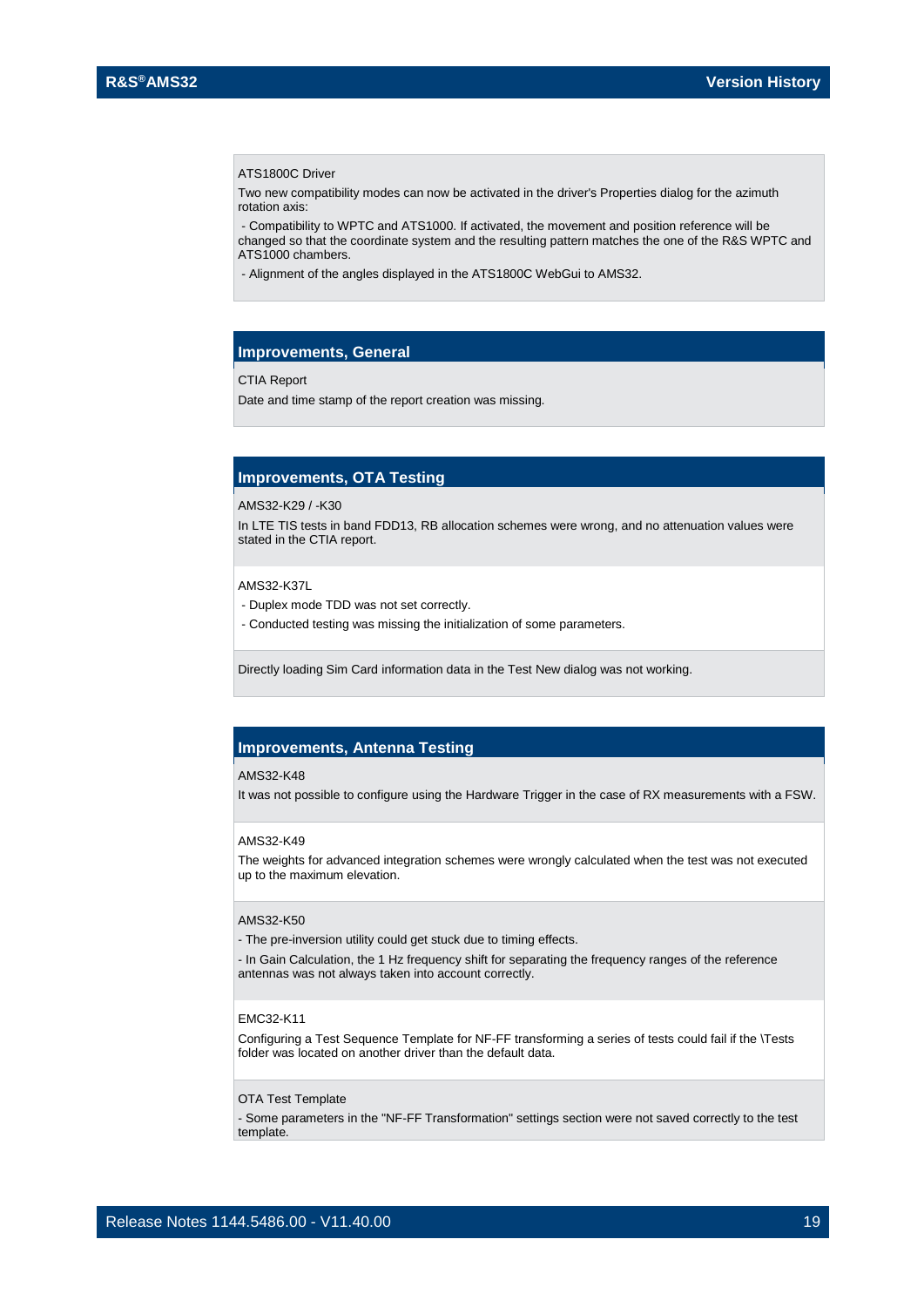- When creating a new test template for measurements with a VNA, clicking on the "NF-FF Transformation" button opened the "Additional Measurements" dialog. The effect was gone after saving the template once and re-opening.

Tests configured as single-point measurements at the pole could not be re-opened under certain circumstances.

Path Attenuation values for the generator path were not documented correctly.

#### OTA Reporting

- Efficiency and Peak Gain calculation was wrong for tests using the CMP200 as power meter. - A wrong unit "dB" instead of "dBm" was displayed in the 3D graphic in case of active DUT tests with FSW, with no setup file being loaded on the FSW.

CMP200 Drivers

Default VISA identifier was empty when adding the driver to the Device List.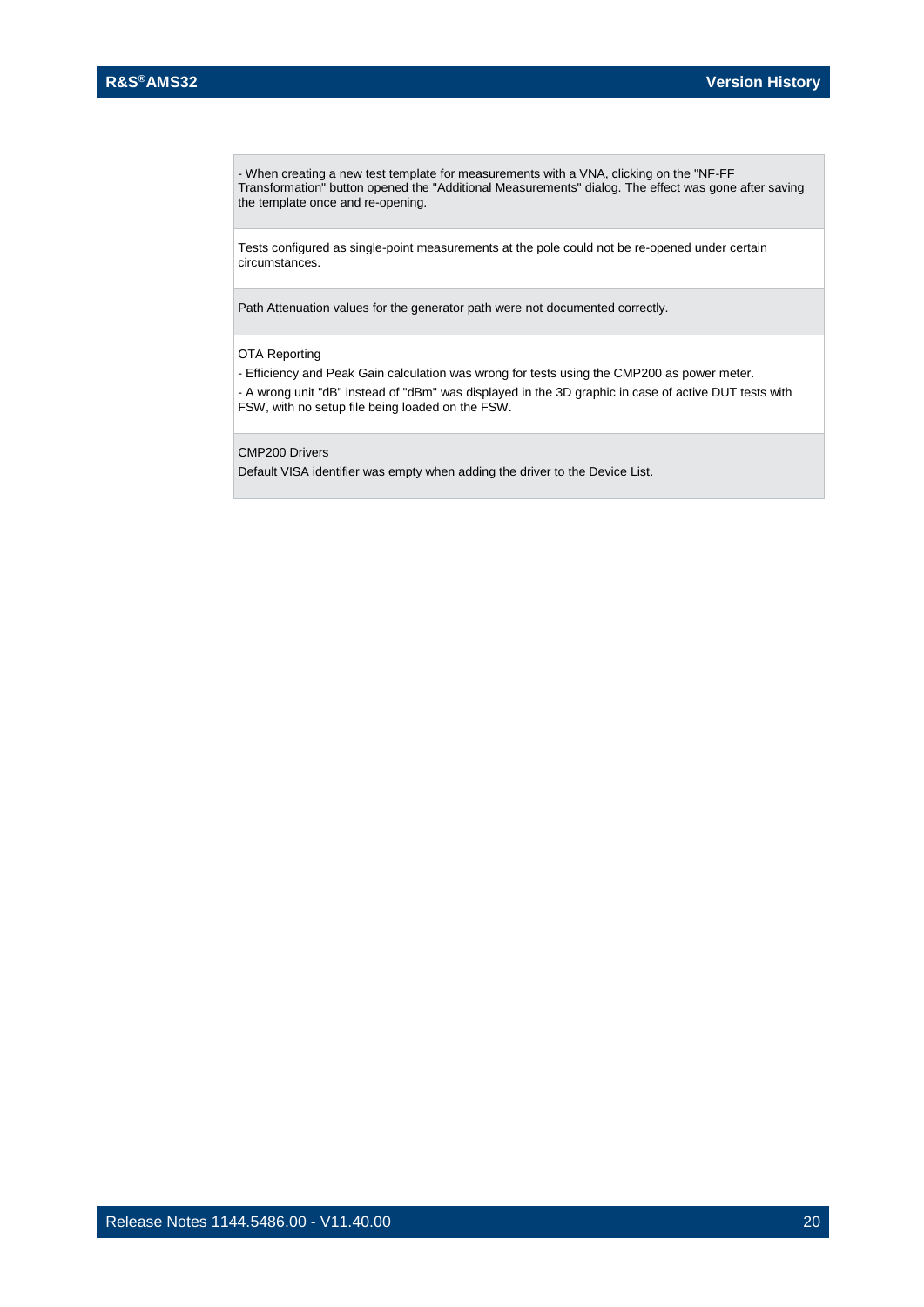## <span id="page-20-0"></span>**3.4 Version 11.00.10**

#### **New Functionality**

#### **Modified Functionality, Antenna Testing**

When opening an existing antenna test, the default 2D polar graphs are not loaded any more.

#### AMS32-K50

- Changed a label in the GUI for Nastran file creation, showing the minimum suggested edge resolution.
- Step sizes in the mesh triangulation for spherical Nastran files are now rounded to the second decimal.

#### **Improvements, Antenna Testing**

#### AMS32-K49

- Avoided the attempt to evaluate log(0) in certain cases of TRP integration.

- Corrected weight factor calculations for different integration methods in case the elevation range stops before 180 deg.

#### AMS32-K50

- The values of some parameters in the OTA Test Template, NF-FF Transformation section, were not saved correctly.

- The pre-inversion utility could abort with a "File not found" error on slow PCs.
- Corrected the interpolation at the first frequency for reference antenna radiation efficiency calculation.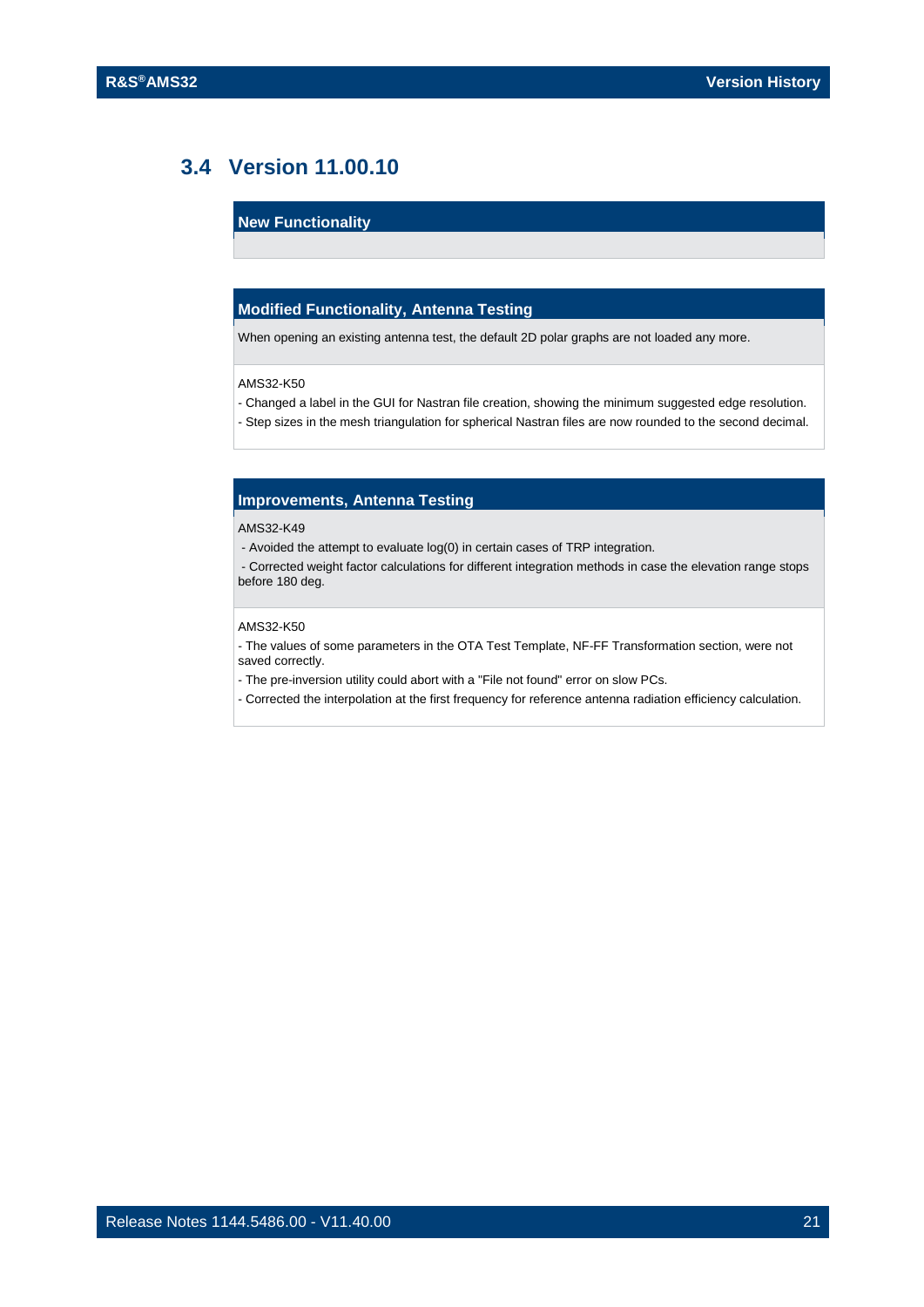## <span id="page-21-0"></span>**3.5 Version 11.00.00**

#### **New Functionality**

Release of option AMS32-K80.

This option supports the generation of machine-readable reports according to the current state of the draft for CTIA Test Plan 4.0.

Release of option AMS32-K90.

This option is the Service and Maintenance option for AMS32. It is required for running AMS32 from V11.00 on, and entitles the user to receive upgrades for free during one year after the purchase. Please contact your R&S Sales Engineer for further information.

AMS32-K25

Added support for WLAN 802.11ax. Only SISO signaling mode is supported.

#### **Modified Functionality, General**

OTA Options

The unit of the efficiency trace in the "Efficiency\_PeakGain" graph can now be configured. Possible values are dB or %. When selecting %, the peak gain cannot be displayed any more, as all traces in one graph need to have the same unit.

Driver for maturo antenna booms

Added the possibility of moving the boom in inverse direction, that is, to negative angles.

#### **Modified Functionality, OTA Testing**

#### AMS32-K29 / -K30

Added the possibility of monitoring the DTX value during LTE Sensitivity tests. For each phase of the levelling, a DTX limit can be specified. If this limit is exceeded, the software gives the user the possibility of reacting accordingly.

#### AMS32-K37

Added a flag in the Properties dialog for configuring whether the basic initial configuration shall be performed each time at test start or only once after starting AMS32.

#### **Modified Functionality, Antenna Testing**

#### AMS32-K48

In stepped-continuous test with hardware trigger, the measured data are now displayed in a 2D polar graph after each azimuth turn is completed.

#### AMS32-K49

Antenna visualization capabilities now include circular polarization gain.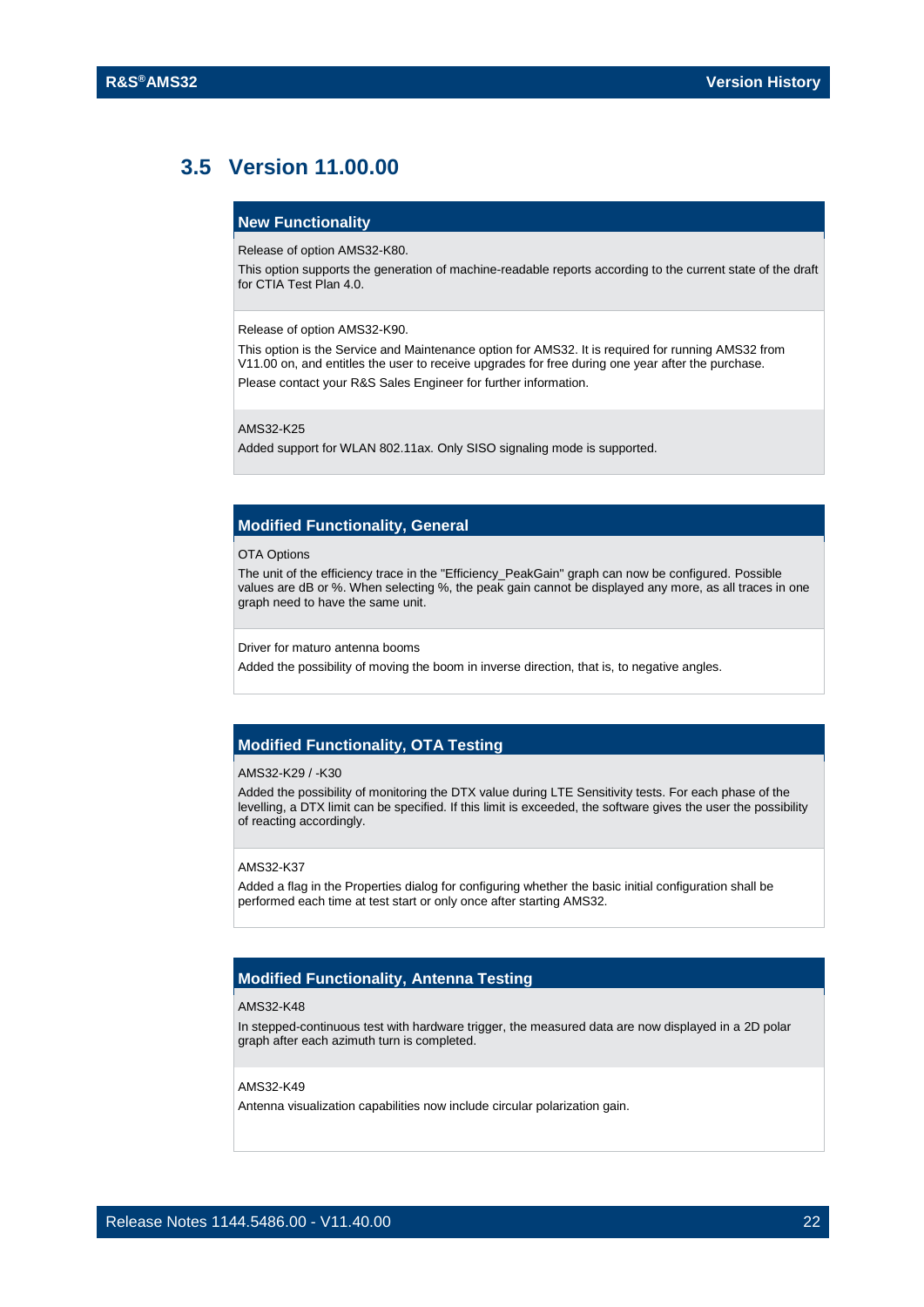#### AMS32-K50

- Enhanced performance of Nastran file creation. Triangle coverage is now smoother and the process is faster

- Optimized test file management for tests with NF-FF transformed data. The data of previous transformations are not copied to the temporary test folder any more, and remain in the main \Tests folder. This makes test loading and saving much faster.

- Increased the speed of NF-FF transformation for certain configurations.

#### AMS32-K53

The final resolution of the SWE transformation can be configured down to 0.02 degree now. Attention! At step sizes below 0.1 degree, transformation time and file sizes increase fastly. Please expect major delays compared step sizes available until now.

#### AMS32-K58

Enhancements in ACLR measurements when testing antennas with modulated signals:

- The values measured in all four adjacent channels are saved to individual measurement files.
- TRP is calculated for each adjacent channel and printed to the CTIA report format.

#### OTA Options

Added the possibility of padding not measured parts of an antenna pattern with a configurable fixed value. This is useful especially for the case of directive patterns (beams), where major parts of the pattern may be of no or less interest.

#### Path Calibration

Enhanced path calibration with the CMP200. The intermediate frequency range not covered by the instrument is skipped during the calibration.

#### Device Drivers

- SMW200A driver: Option SMW-B144 is now identified, enabling operation up to 44 GHz.

- FSW driver: Loading setups was only working correctly for setups stored in a specific folder. Now the setups stored in the default folder can also be loaded.

- CMP200 drivers: The drivers now also support the CW and non-signaling capabilities of the CMX500, to the same extent as implemented for the CMP200.

#### **Improvements, OTA Testing**

TRP calculation could lead to wrong results for single cut pattern with constant phi and theta up to 360 degree.

The Additional Measurements section in the OTA Test Template was disabled in case of LTE tests, if only the bundle options AMS32-PK20 or AMS32-PK25 were active.

#### **Improvements, Antenna Testing**

#### AMS32-K48

- When measuring both polarizations with a VNA simultaneously in RX mode, with one polarization using primed measurement quantities, the path correction for this primed signal offset in frequency was done at the nominal base frequency. This could lead to not negligible offsets in phase results.

- Raw data were not saved in case of stepped-continuous tests with hardware trigger, if the flag "Save result files after every measurement" was not checked in the OTA Options.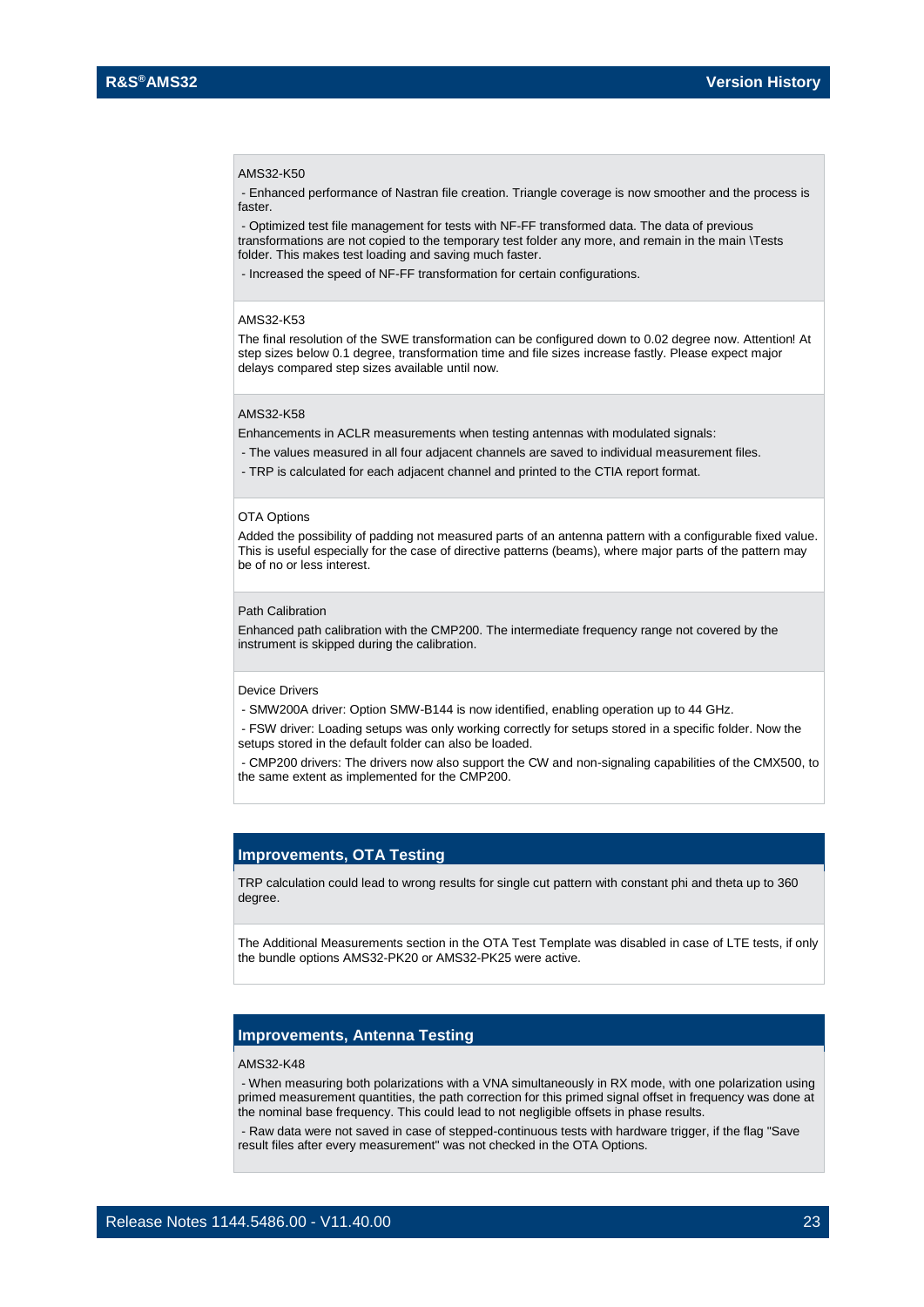#### AMS32-K50

Efficiency files obtained from Gain Calculation were sorted wrongly, not by increasing frequency values.

When checking the box "Define test positions with a file" in the Loop Settings of the OTA Test Template, display of the contents of the dialog could be wrong.

The data and the format of the export file for NF-FF transformed data in StarLab format were wrong. Additionally, the number of digits after the period for the data has been decreased to 2 to reduce the size of the files.

Improvements in the Remaining Time indication for spiral scan and when using a file for defining the test positions.

VNA driver

Test with harmonic mixers in D band (110-170 GHz) aborted with a "Frequency out of range" error.